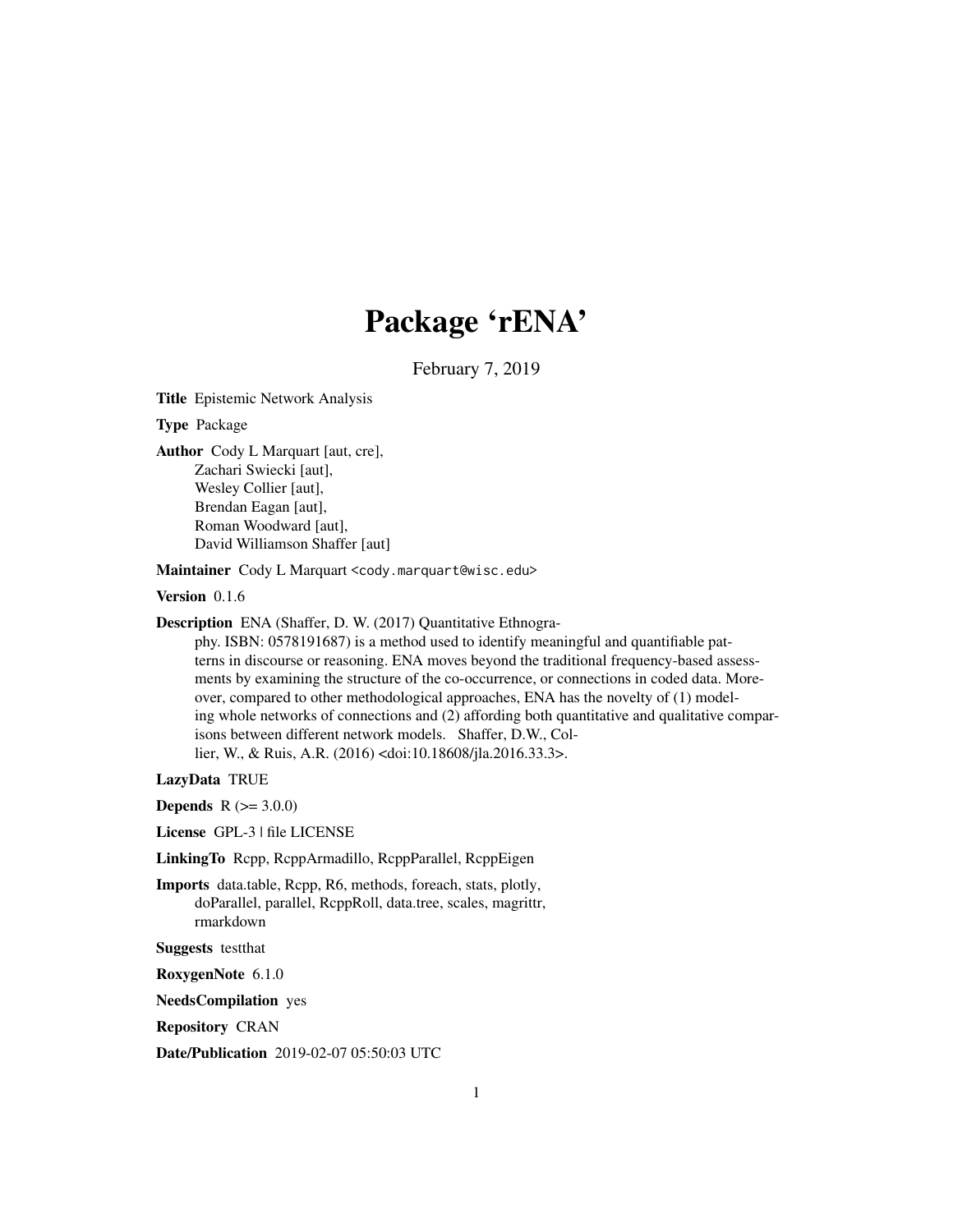## <span id="page-1-0"></span>R topics documented:

|               | $\overline{2}$ |
|---------------|----------------|
|               | 3              |
|               | 5              |
|               | 6              |
|               | 6              |
|               | $\tau$         |
| ena.plot      | <b>9</b>       |
|               | 10             |
|               | 12             |
|               | 15             |
|               | 17             |
|               | 19             |
|               | 20             |
|               |                |
|               | 20             |
|               | 21             |
|               | 22.            |
|               | 22             |
| <b>ENAset</b> | 23             |
|               | 24             |
|               | 24             |
|               | 25             |
| rENA          | 25             |
|               | 25             |
|               |                |
|               | 26             |
|               |                |

## **Index**

cohens.d

Cohen's d

## **Description**

Calculate Conhen's d

## **Usage**

 $cohens.d(x, y)$ 

## **Arguments**

| х | [TBD] |
|---|-------|
| у | [TBD] |

## **Details**

 $[TBD] % \begin{center} \includegraphics[width=\textwidth]{figures/fig_10.pdf} \end{center} % \vspace*{-1em} \caption{The first two different values of the parameter $\Omega$. The first two different values of the parameter $\Omega$. The first two different values of the parameter $\Omega$. The first two different values of the parameter $\Omega$. The first two different values of the parameter $\Omega$. The first two different values of the parameter $\Omega$. The first two different values of the parameter $\Omega$. The first two different values of the parameter $\Omega$. The first two different values of the parameter $\Omega$. The first two different values of the parameter $\Omega$. The first two different values of the parameter $\Omega$. The first two different values of the parameter $\Omega$. The first two different values of the parameter $\Omega$. The first two different values of the parameter $\Omega$. The first two different values of the parameter $\Omega$. The first two different values of the parameter $\Omega$.$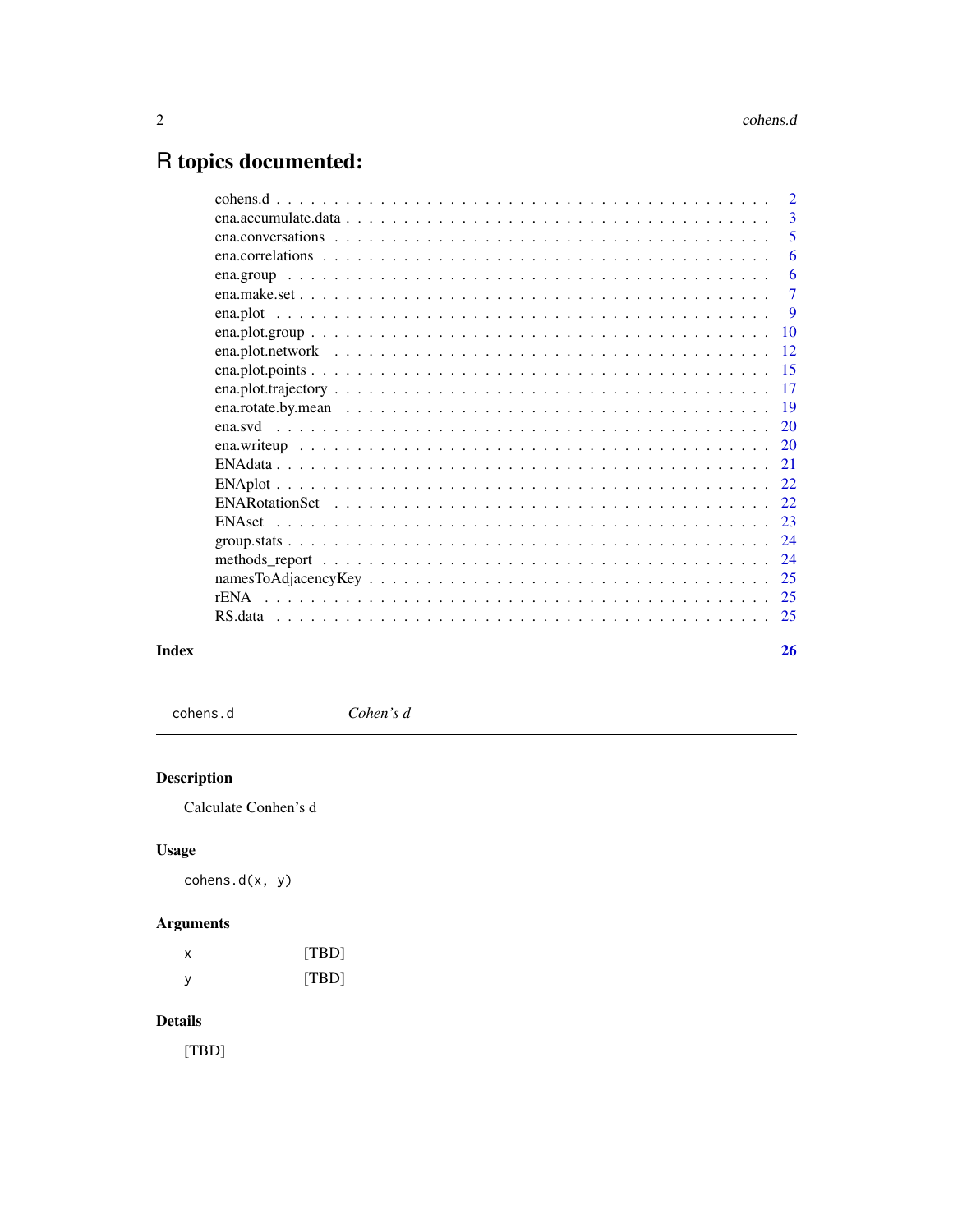<span id="page-2-0"></span>ena.accumulate.data 3

Value

numeric Cohen's d calculation

<span id="page-2-1"></span>ena.accumulate.data *Accumulate data from a data frame into a set of adjacency (cooccurrence) vectors*

### Description

This function initializes an ENAdata object, processing conversations from coded data to generate adjacency (co-occurrence) vectors

#### Usage

```
ena.accumulate.data(units = NULL, conversation = NULL, codes = NULL,
 metadata = NULL, model = c("EndPoint", "AccumulatedTrajectory",
  "SeparateTrajectory"), weight.by = "binary",
 window = c("MovingStanzaWindow", "Conversation"),
 window.size.back = 1, window.size.forward = 0, mask = NULL,
  include. meta = T, ...)
```
## Arguments

| units            | A data frame where the columns are the properties by which units will be iden-<br>tified                                                                                                           |
|------------------|----------------------------------------------------------------------------------------------------------------------------------------------------------------------------------------------------|
| conversation     | A data frame where the columns are the properties by which conversations will<br>be identified                                                                                                     |
| codes            | A data frame where the columns are the codes used to create adjacency (co-<br>occurrence) vectors                                                                                                  |
| metadata         | (optional) A data frame with additional columns of metadata to be associated<br>with each unit in the data                                                                                         |
| model            | A character, choices: EndPoint (or E), AccumulatedTrajectory (or A), or Sep-<br>arateTrajectory (or S); default: EndPoint. Determines the ENA model to be<br>constructed                           |
| weight.by        | (optional) A function to apply to values after accumulation                                                                                                                                        |
| window           | A character, choices are Conversation (or C), MovingStanzaWindow (MSW,<br>MS); default MovingStanzaWindow. Determines how stanzas are constructed,<br>which defines how co-occurrences are modeled |
| window.size.back |                                                                                                                                                                                                    |
|                  | A positive integer, Inf, or character (INF or Infinite), default: 1. Determines,                                                                                                                   |
|                  | for each line in the data frame, the number of previous lines in a conversation to                                                                                                                 |
|                  | include in the stanza window, which defines how co-occurrences are modeled                                                                                                                         |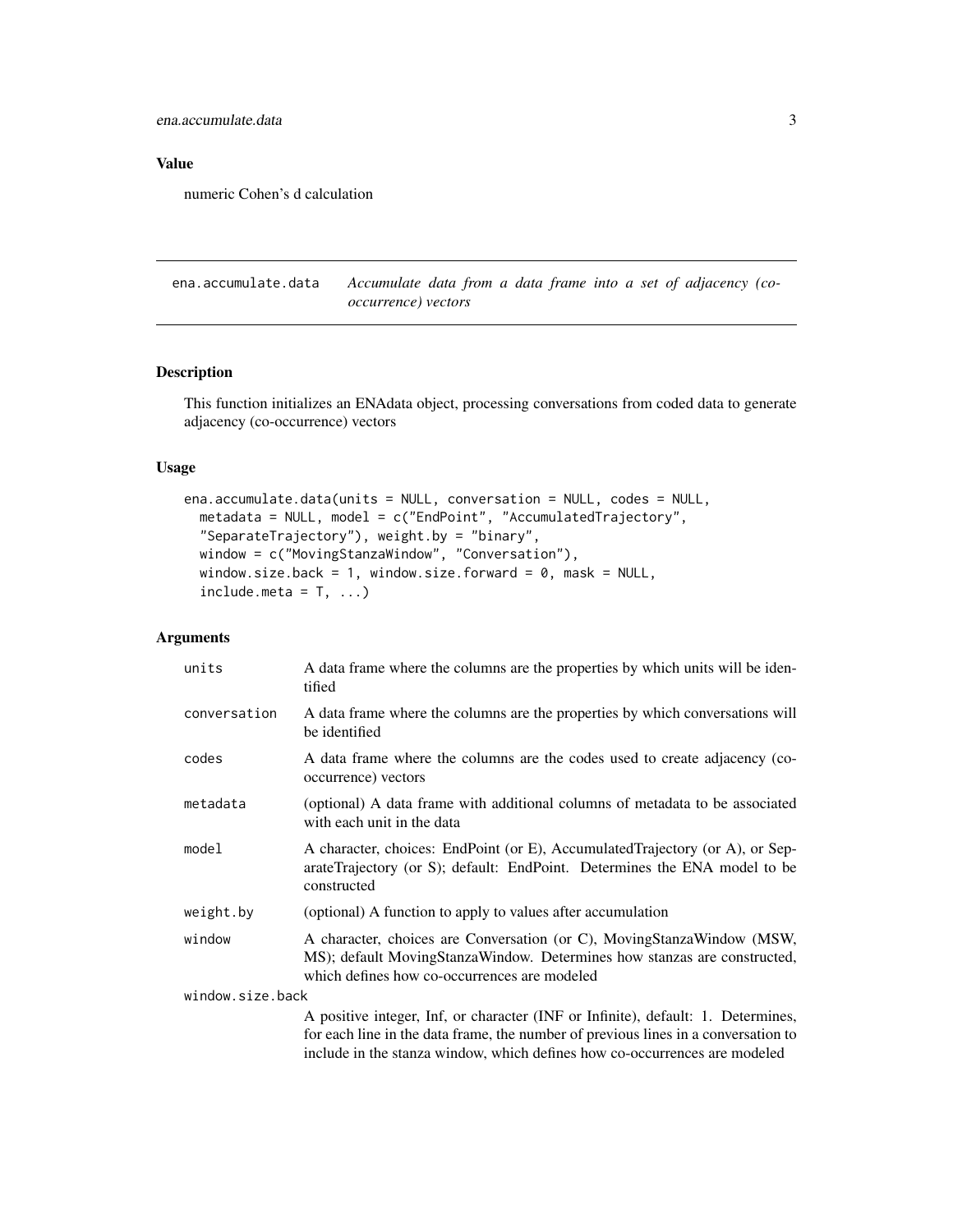<span id="page-3-0"></span>

| window.size.forward |                                                                                                                                                                                                                                                                        |
|---------------------|------------------------------------------------------------------------------------------------------------------------------------------------------------------------------------------------------------------------------------------------------------------------|
|                     | (optional) A positive integer, Inf, or character (INF or Infinite), default: 0. De-<br>termines, for each line in the data frame, the number of subsequent lines in a<br>conversation to include in the stanza window, which defines how co-occurrences<br>are modeled |
| mask                | (optional) A binary matrix of size ncol(codes) x ncol(codes). Os in the mask<br>matrix row i column j indicates that co-occurrence will not be modeled between<br>code i and code j                                                                                    |
| include.meta        | Locigal indicating if unit metadata should be attached to the resulting ENA data<br>object, default is TRUE                                                                                                                                                            |
|                     | additional parameters addressed in inner function                                                                                                                                                                                                                      |

#### Details

ENAData objects are created using this function. This accumulation receives separate data frames for units, codes, conversation, and optionally, metadata. It iterates through the data to create an adjacency (co-occurrence) vector corresponding to each unit - or in a trajectory model multiple adjacency (co-occurrence) vectors for each unit.

In the default MovingStanzaWindow model, co-occurrences between codes are calculated for each line k in the data between line k and the window.size.back-1 previous lines and window.size.forward-1 subsequent lines in the same conversation as line k.

In the Conversation model, co-occurrences between codes are calculated across all lines in each conversation. Adjacency (co-occurrence) vectors are constructed for each unit u by summing the co-occurrences for the lines that correspond to u.

Options for how the data is accumulated are endpoint, which produces one adjacency (co-occurrence) vector for each until summing the co-occurrences for all lines, and two trajectory models: AccumulatedTrajectory and SeparateTrajectory. Trajectory models produce an adjacency (co-occurrence) model for each conversation for each unit. In a SeparateTrajectory model, each conversation is modeled as a separate network. In an AccumulatedTrajectory model, the adjacency (co-occurrence) vector for the current conversation includes the co-occurrences from all previous conversations in the data.

## Value

[ENAdata](#page-20-1) object with data [adjacency (co-occurrence) vectors] accumulated from the provided data frames.

## See Also

[ENAdata](#page-20-1), [ena.make.set](#page-6-1)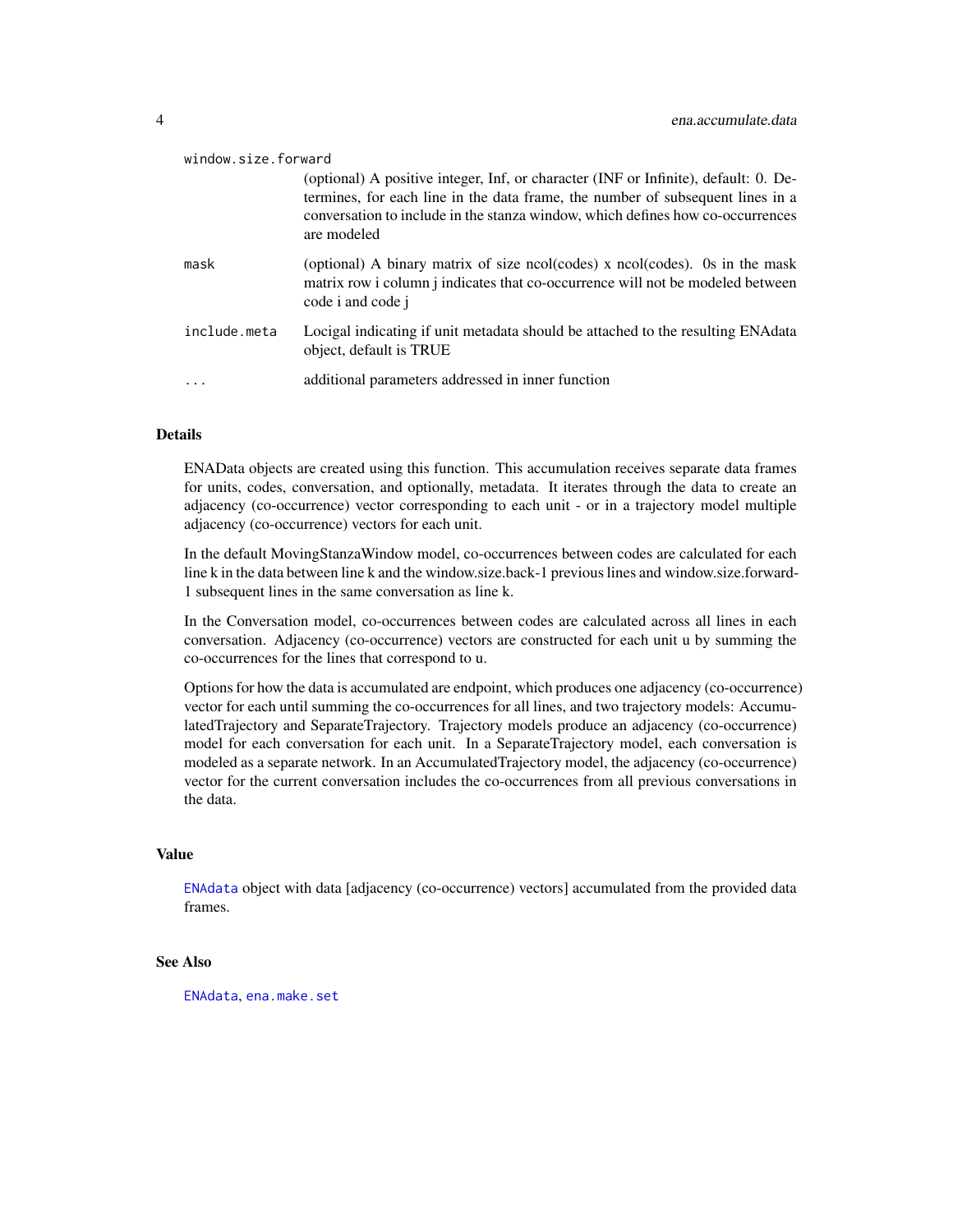<span id="page-4-0"></span>ena.conversations *Find conversations by unit*

#### Description

Find rows of conversations by unit

#### Usage

```
ena.conversations(set, units, units.by = NULL, codes = NULL,
  conversation.by = NULL, window = 4, conversation.exclude = c())
```
## Arguments

| set                  | [TBD] |
|----------------------|-------|
| units                | [TBD] |
| units.by             | [TBD] |
| codes                | [TBD] |
| conversation.by      |       |
|                      | [TBD] |
| window               | [TBD] |
| conversation.exclude |       |
|                      | ITBD1 |

## Details

[TBD]

## Value

list containing row indices representing conversations

## Examples

```
data(RS.data)
codeNames = c('Data','Technical.Constraints','Performance.Parameters',
              'Client.and.Consultant.Requests','Design.Reasoning',
              'Collaboration');
accum = ena.accumulate.data(
 units = RS.data[,c("Condition","UserName")],
 conversation = RS.data[,c("Condition","GroupName")],
 metadata = RS.data[,c("CONFIDENCE.Change","CONFIDENCE.Pre",
                        "CONFIDENCE.Post","C.Change")],
 codes = RS.data[,codeNames],
 model = "EndPoint",
```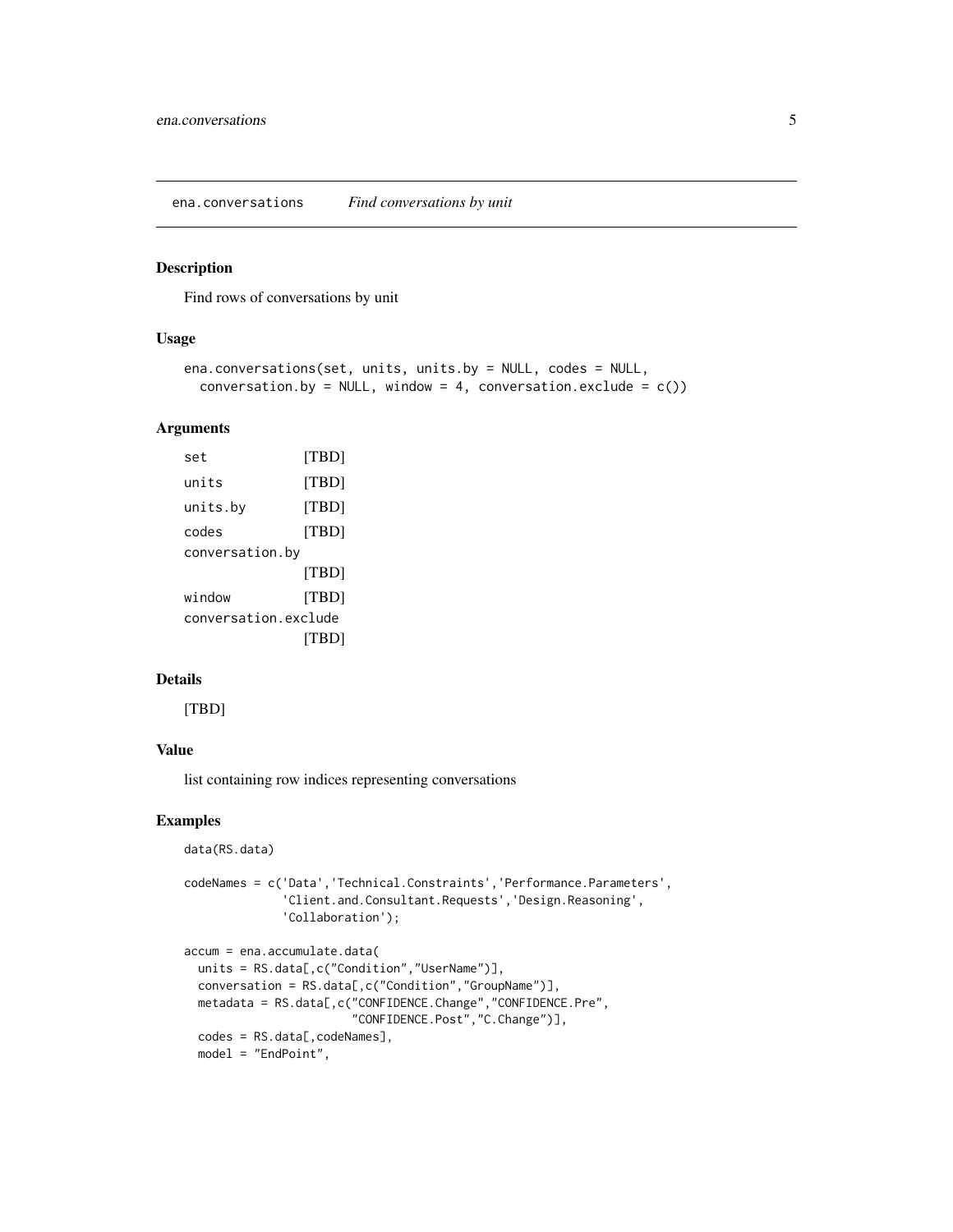```
window.size.back = 4
);
set = ena.make.set(
  enadata = accum,
  rotation.by = ena.rotate.by.mean,
  rotation.params = list(accum$metadata$Condition=="FirstGame",
                         accum$metadata$Condition=="SecondGame")
);
ena.conversations(set = RS.data,
  units = c("FirstGame.steven z"), units.by=c("Condition","UserName"),
  conversation.by = c("Condition","GroupName"),
  codes=codeNames, window = 4
\mathcal{L}
```
ena.correlations *Calculate the correlations*

#### Description

Calculate both Spearman and Pearson correlations for the provided ENAset

#### Usage

```
ena.correlations(enaset, dims = c(1:2))
```
#### Arguments

| enaset | ENAset to run correlations on                                       |
|--------|---------------------------------------------------------------------|
| dims   | The dimensions to calculate the correlations for. Default: $c(1,2)$ |

## Value

Matrix of 2 columns, one for each correlation method, with the corresponding correlations per dimension as the rows.

| ena.group | Compute summary statistic for groupings of units using given method |
|-----------|---------------------------------------------------------------------|
|           | <i>(typically, mean)</i>                                            |

## Description

Computes summary statistics for groupings (given as vector) of units in ena data using given method (typically, mean); computes summary statistic for point locations and edge weights for each grouping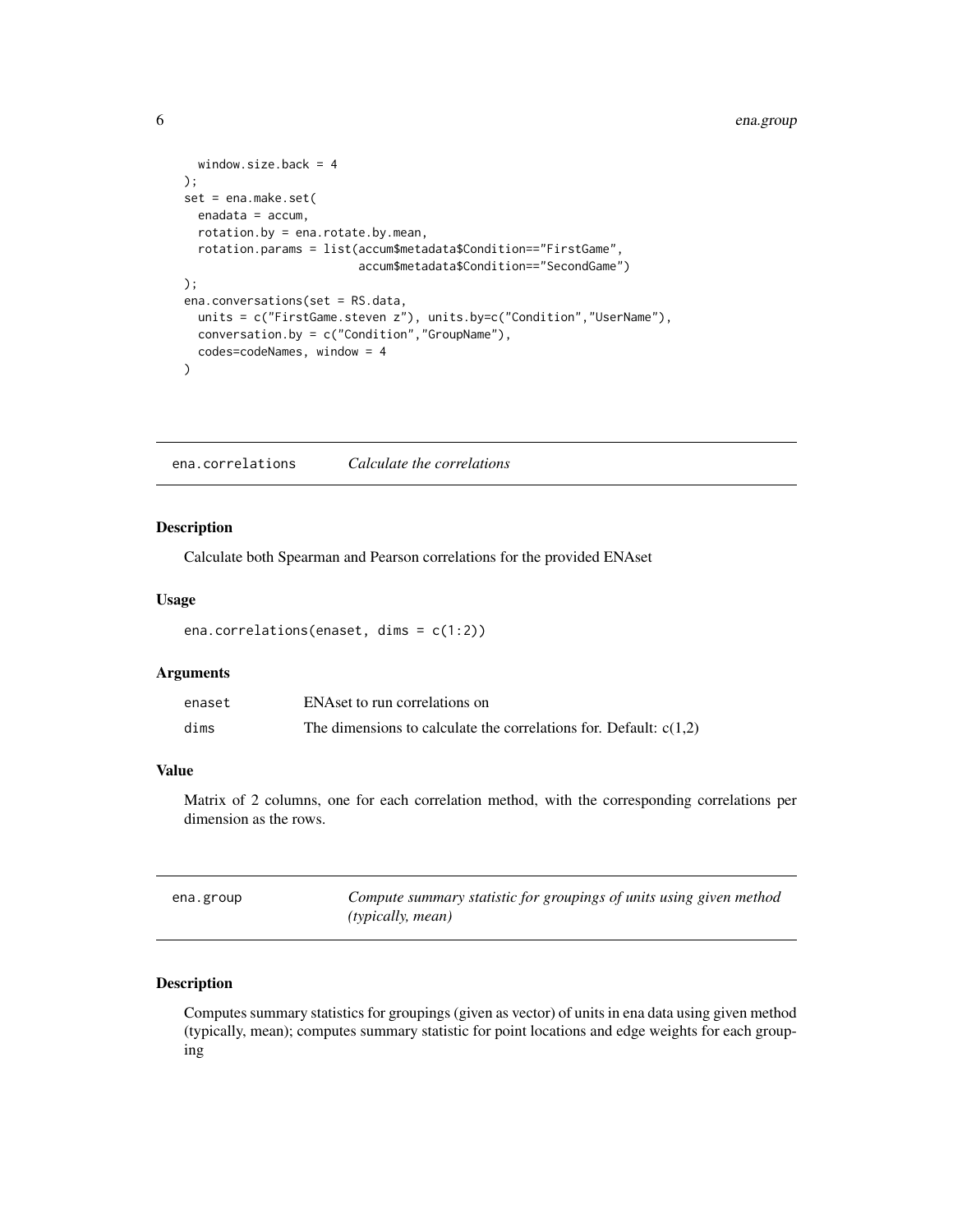#### <span id="page-6-0"></span>ena.make.set 7

#### Usage

ena.group(enaset = NULL, by = NULL, method = mean)

#### Arguments

| enaset | An ENA set or a vector of values to group.                                                                                                                                     |
|--------|--------------------------------------------------------------------------------------------------------------------------------------------------------------------------------|
| bv     | A vector of values the same length as units. Uses rotated points for group posi-<br>tions and normed data to get the group edge weights                                        |
| method | A function that is used on grouped points. Default: mean(). If 'enaset' is<br>an ENAset, enaset\$points.rotated will be groups using 'mean' regardless of<br>'method' provided |

#### Value

A list containing names, points, and edge weights for each of the unique groups formed by the function

## Examples

```
data(RS.data)
codeNames = c('Data','Technical.Constraints','Performance.Parameters',
  'Client.and.Consultant.Requests','Design.Reasoning','Collaboration');
accum = ena.accumulate.data(
  units = RS.data[,c("UserName","Condition")],
  conversation = RS.data[,c("Condition","GroupName")],
  metadata = RS.data[,c("CONFIDENCE.Change","CONFIDENCE.Pre","CONFIDENCE.Post")],
  codes = RS.data[,codeNames],
  window.size.back = 4)
set = ena.make.set(
  enadata = accum
)
means = ena.group(set, by=accum$metadata$Condition)
```
<span id="page-6-1"></span>ena.make.set *Generate ENA Set*

## Description

Generates an ENA model by constructing a dimensional reduction of adjacency (co-occurrence) vectors in an ENA data object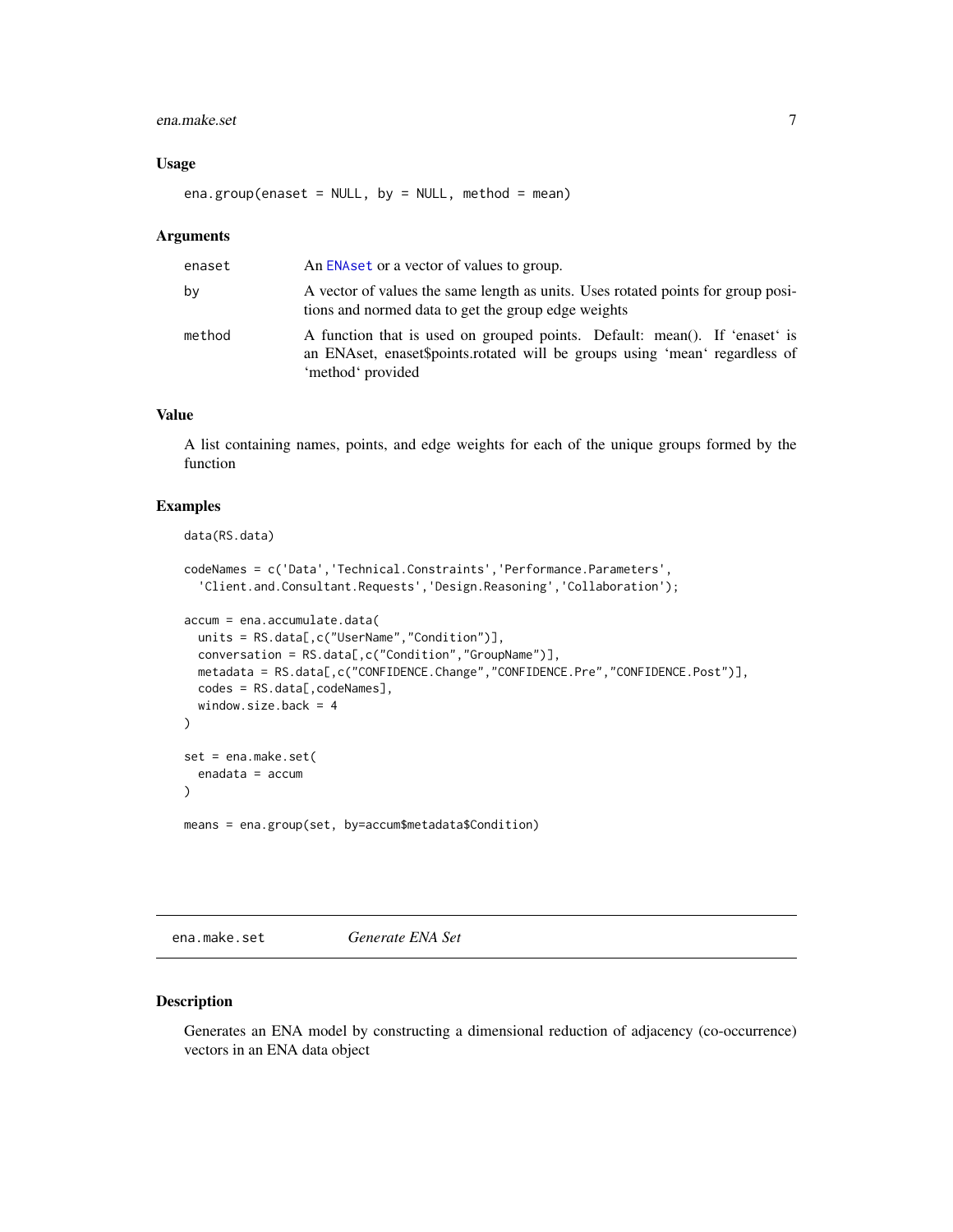#### <span id="page-7-0"></span>Usage

```
ena.make.set(enadata, dimensions = 2, norm.by = sphere_norm_c,
  rotation.by = ena.svd, rotation.params = NULL, rotation.set = NULL,
  endpoints.only = T, node.position.method = lws.positions.sq, ...)
```
#### Arguments

| ENAdata that will be used to generate an ENA model                                                                                           |
|----------------------------------------------------------------------------------------------------------------------------------------------|
| The number of dimensions to include in the dimensional reduction                                                                             |
| A function to be used to normalize adjacency (co-occurrence) vectors before<br>computing the dimensional reduction, default: sphere_norm_c() |
| A function to be used to compute the dimensional reduction, default: ena.svd()                                                               |
| rotation.params                                                                                                                              |
| (optional) A character vector containing additional parameters for the function<br>in rotation.by, if needed                                 |
| A previously-constructed ENAR otation Set object to use for the dimensional re-<br>duction                                                   |
| endpoints only A logical variable which determines whether to only show endpoints for trajec-<br>tory models                                 |
| node.position.method                                                                                                                         |
| A function to be used to determine node positions based on the dimensional<br>reduction, default: lws.position.es()                          |
| additional parameters addressed in inner function                                                                                            |
|                                                                                                                                              |

#### Details

This function generates an ENAset object from an ENAdata object. Takes the adjacency (cooccurrence) vectors from enadata, computes a dimensional reduction (projection), and calculates node positions in the projected ENA space. Returns location of the units in the projected space, as well as locations for node positions, and normalized adjacency (co-occurrence) vectors to construct network graphs

## Value

[ENAset](#page-22-1) class object that can be further processed for analysis or plotting

#### See Also

[ena.accumulate.data](#page-2-1), [ENAset](#page-22-1)

## Examples

data(RS.data)

codeNames = c('Data','Technical.Constraints','Performance.Parameters', 'Client.and.Consultant.Requests','Design.Reasoning','Collaboration');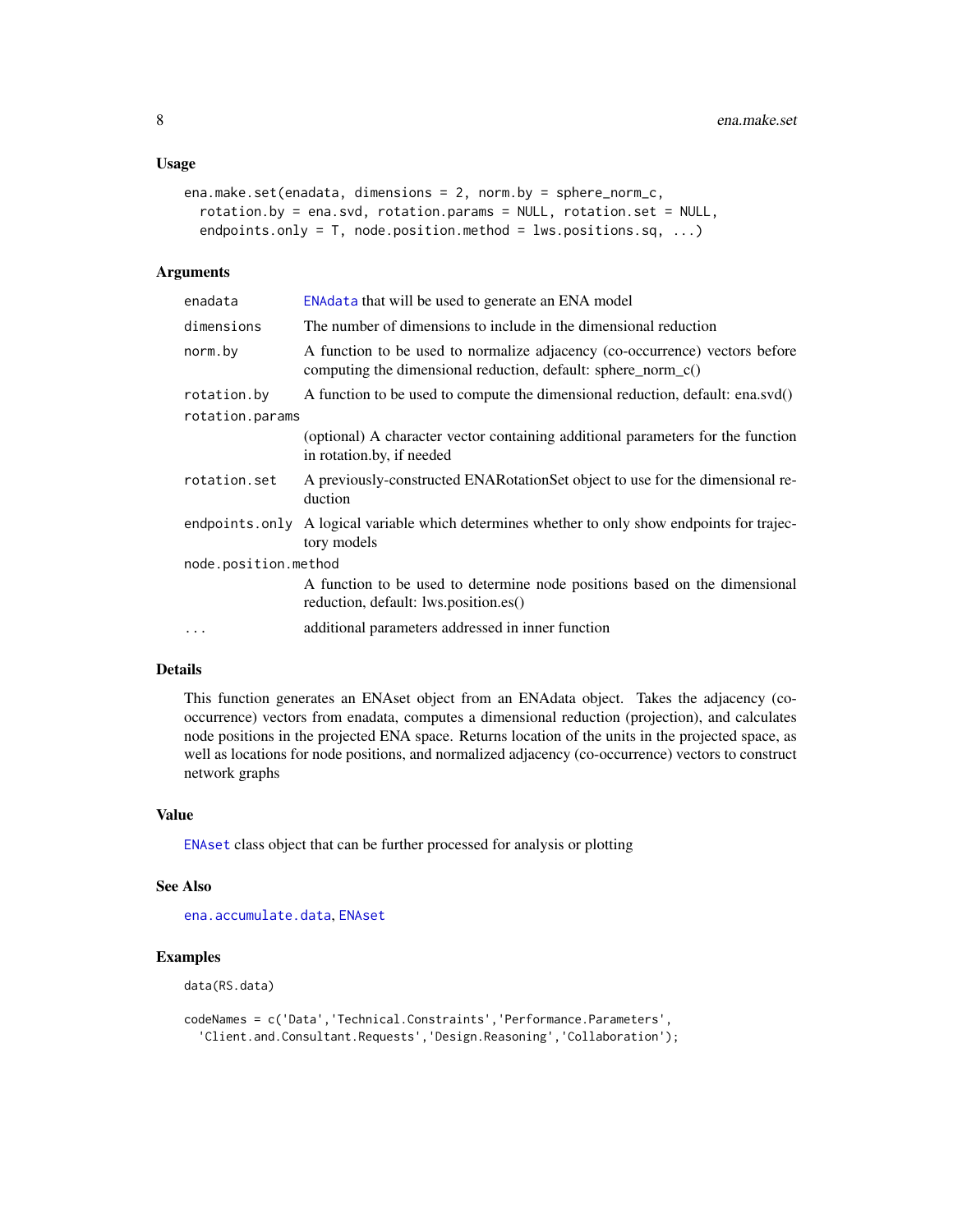```
accum = ena.accumulate.data(
 units = RS.data[,c("UserName","Condition")],
  conversation = RS.data[,c("Condition","GroupName")],
 metadata = RS.data[,c("CONFIDENCE.Change","CONFIDENCE.Pre","CONFIDENCE.Post")],
  codes = RS.data[,codeNames],
  window.size.back = 4
\mathcal{L}set = ena.make.set(
  enadata = accum
)
set.means.rotated = ena.make.set(
  enadata = accum,
  rotation.by = ena.rotate.by.mean,
  rotation.params = list(
      accum$metadata$Condition=="FirstGame",
      accum$metadata$Condition=="SecondGame"
  \mathcal{L}\mathcal{L}
```
<span id="page-8-1"></span>ena.plot *Generate a plot of an ENAset*

#### Description

Generates an a plot from a given ENA set object

#### Usage

```
ena.plot(enaset, title = "ENA Plot", dimension.labels = c("X", "Y"),
  font.size = 10, font.color = "#000000", font.family = c("Arial","Courier New", "Times New Roman"), scale.to = c("network", "points"),
  ...)
```
#### Arguments

| The ENA set that will be used to generate a plot                                                       |
|--------------------------------------------------------------------------------------------------------|
| A character used for the title of the plot, default: ENA Plot                                          |
| dimension.labels                                                                                       |
| A character vector containing labels for the axes, default: $c(X, Y)$                                  |
| An integer determining the font size for graph labels, default: 10                                     |
| A character determining the color of label font, default: black                                        |
| A character determining the font type, choices: Arial, Courier New, Times New<br>Roman, default: Arial |
| Either network or points. Default: "network"                                                           |
| additional parameters addressed in inner function                                                      |
|                                                                                                        |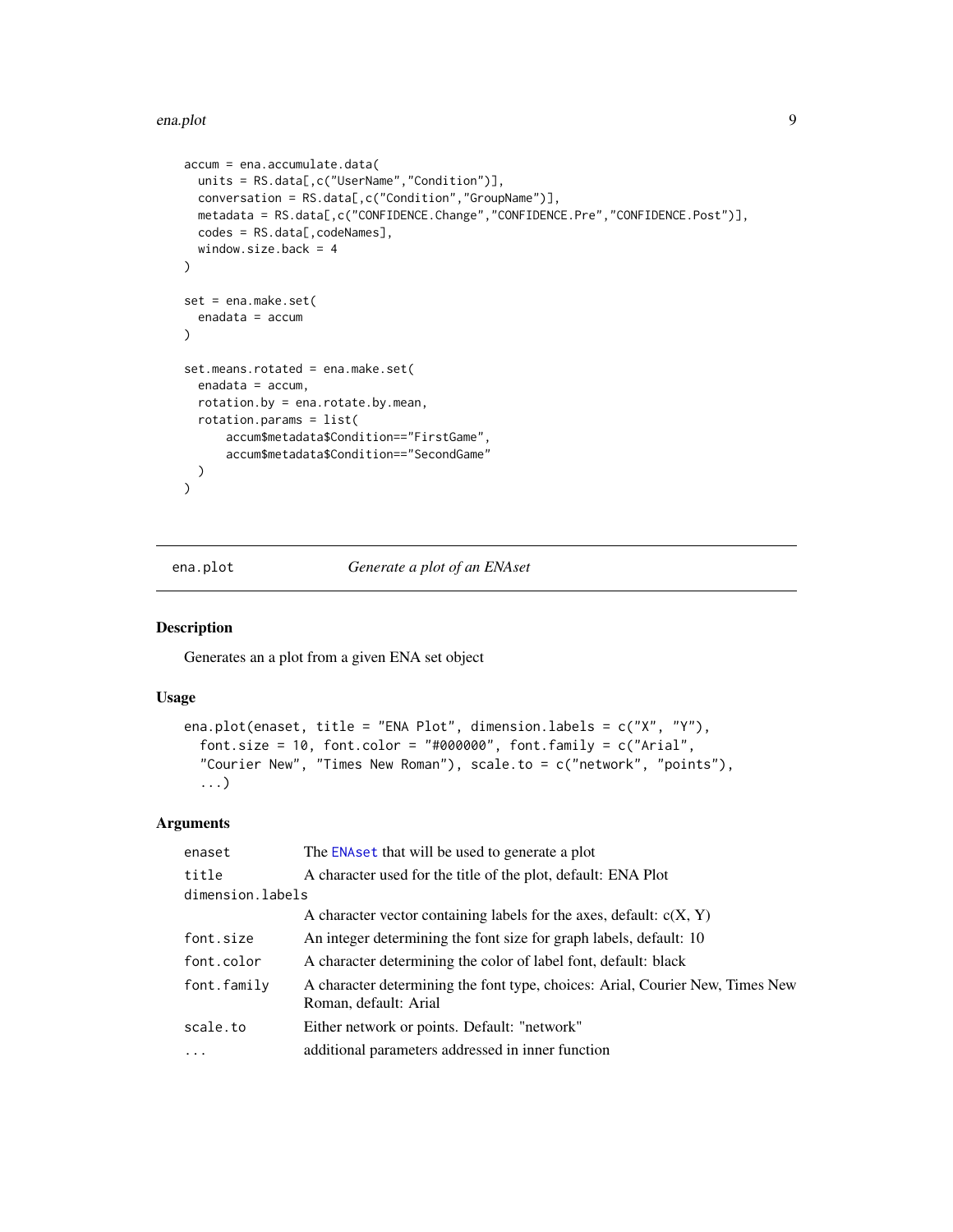#### <span id="page-9-0"></span>Details

This function defines the axes and other features of a plot for displaying an ENAset; generates an ENAplot object that can used to plot points, network graphs, and other information from an ENAset

#### Value

[ENAplot](#page-21-1) used for plotting an ENAset

## See Also

[ena.make.set](#page-6-1), [ena.plot.points](#page-14-1)

#### Examples

data(RS.data)

```
codeNames = c('Data','Technical.Constraints','Performance.Parameters',
  'Client.and.Consultant.Requests','Design.Reasoning','Collaboration');
accum = ena.accumulate.data(
 units = RS.data[,c("UserName","Condition")],
 conversation = RS.data[,c("Condition","GroupName")],
 metadata = RS.data[,c("CONFIDENCE.Change","CONFIDENCE.Pre","CONFIDENCE.Post")],
 codes = RS.data[,codeNames],
 window.size.back = 4
\mathcal{E}set = ena.make.set(
 enadata = accum
\lambdaplot = ena.plot(set)
group1.points = set$points.rotated[set$enadata$units$Condition == "FirstGame",]
plot = ena.plot.points(plot, points = group1.points);
print(plot);
```
<span id="page-9-1"></span>ena.plot.group *Plot of ENA set groups*

## Description

Plot a point based on a summary statistic computed from a given method (typically, mean) for a set of points in a projected ENA space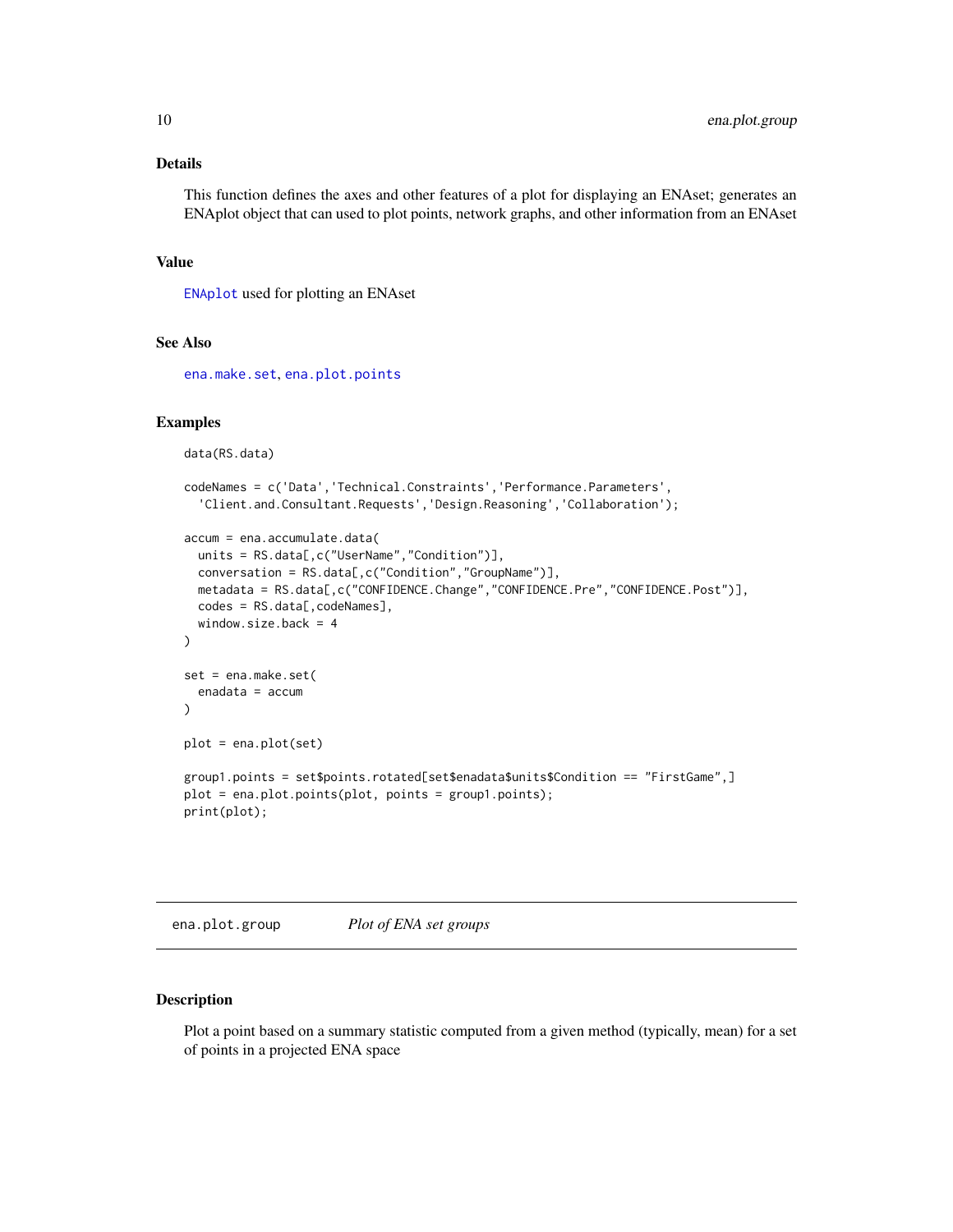## <span id="page-10-0"></span>ena.plot.group 11

## Usage

```
ena.plot.group(enaplot, points = NULL, method = "mean",
  labels = NULL, colors = "black", shape = c("square", "triangle-up",
  "diamond", "circle"), confidence.interval = c("none", "crosshairs",
  "box"), outlier.interval = c("none", "crosshairs", "box"),
  label.offset = "bottom right", label.font.size = NULL,
  label.font.color = NULL, label.font.family = NULL, show.legend = T,
  ...)
```
#### Arguments

| <b>ENAplot</b> object to use for plotting                                                                                                   |
|---------------------------------------------------------------------------------------------------------------------------------------------|
| A matrix or data.frame where columns contain coordinates of points in a pro-<br>jected ENA space                                            |
| A function for computing a summary statistic for each column of points                                                                      |
| A character which will be the label for the group's point                                                                                   |
| A character, determines color of the group's point, default: enaplot\$color                                                                 |
| A character, determines shape of the group's point, choices: square, triangle,<br>diamond, circle, default: square                          |
| confidence.interval                                                                                                                         |
| A character that determines how the confidence interval is displayed, choices:<br>none, box, crosshair, default: none                       |
| outlier.interval                                                                                                                            |
| A character that determines how outlier interval is displayed, choices: none,<br>box, crosshair, default: none                              |
| character: top left (default), top center, top right, middle left, middle center,<br>middle right, bottom left, bottom center, bottom right |
| label.font.size                                                                                                                             |
| An integer which determines the font size for label, default: enaplot\\$font.size                                                           |
| label.font.color                                                                                                                            |
| A character which determines the color of label, default: enaplot\\$font.color                                                              |
| label.font.family                                                                                                                           |
| A character which determines font type, choices: Arial, Courier New, Times<br>New Roman, default: enaplot\\$font.family                     |
| Logical indicating whether to show the point labels in the in legend                                                                        |
| Additional parameters                                                                                                                       |
|                                                                                                                                             |

## Details

Plots a point based on a summary statistic for a group (typically, mean)

## Value

The [ENAplot](#page-21-1) provided to the function, with its plot updated to include the new group point.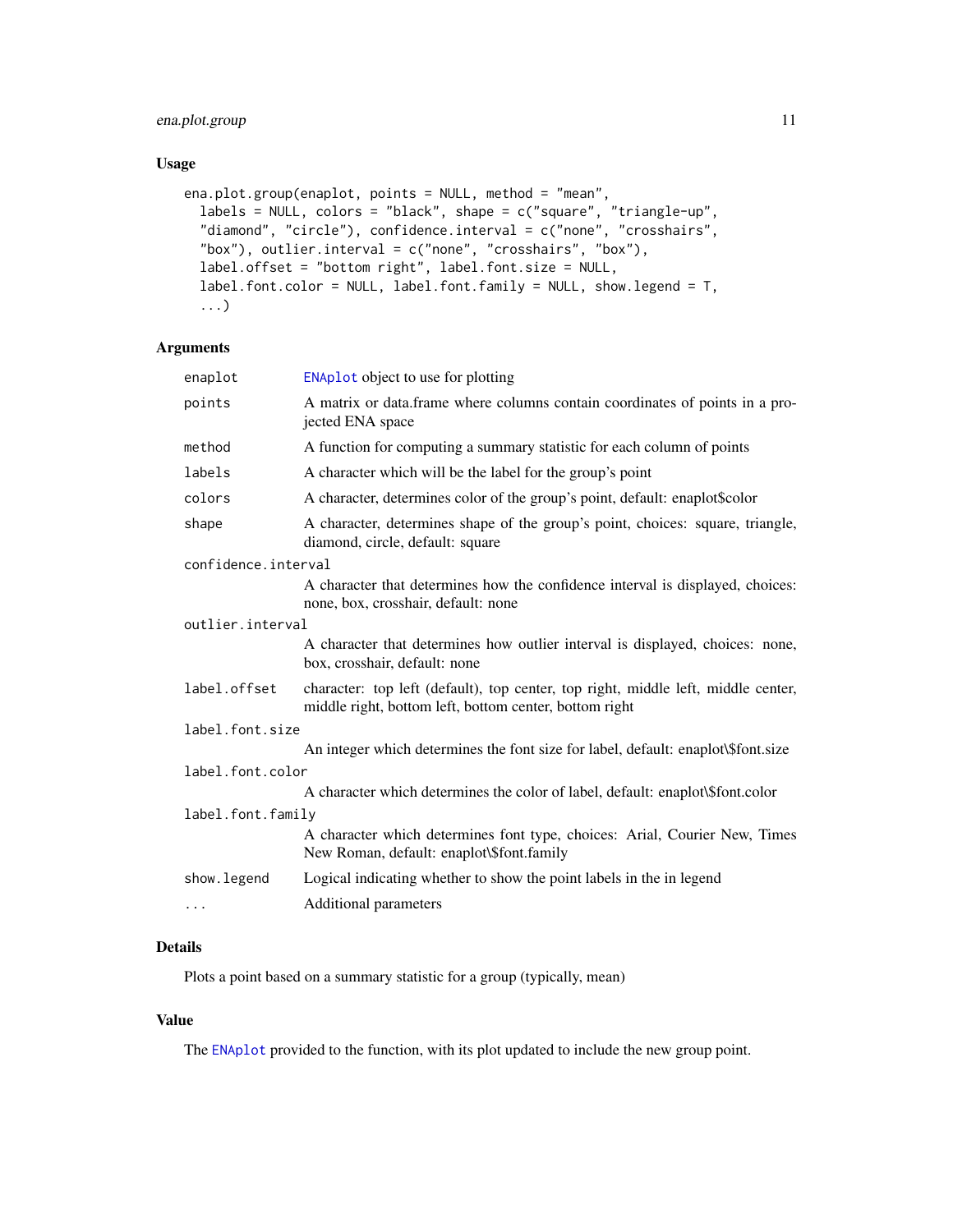#### See Also

[ena.plot](#page-8-1), ena.plot.points

## Examples

```
data(RS.data)
codeNames = c('Data','Technical.Constraints','Performance.Parameters',
  'Client.and.Consultant.Requests','Design.Reasoning','Collaboration');
accum = ena.accumulate.data(
 units = RS.data[,c("UserName","Condition")],
 conversation = RS.data[,c("Condition","GroupName")],
 metadata = RS.data[,c("CONFIDENCE.Change","CONFIDENCE.Pre","CONFIDENCE.Post")],
 codes = RS.data[,codeNames],
 window.size.back = 4
)
set = ena.make.set(
 enadata = accum,rotation.by = ena.rotate.by.mean,
 rotation.params = list(
     accum$metadata$Condition=="FirstGame",
     accum$metadata$Condition=="SecondGame"
 )
\mathcal{L}plot = ena.plot(set)
unitNames = set$enadata$units
### Subset rotated points and plot Condition 1 Group Mean
first.game = unitNames$Condition == "FirstGame"
first.game.points = set$points.rotated[first.game,]
plot = ena.plot.group(plot, first.game.points, labels = "FirstGame",
    colors = "red", confidence.interval = "box")
### Subset rotated points and plot Condition 2 Group Mean
second.game = unitNames$Condition == "SecondGame"
second.game.points = set$points.rotated[second.game,]
plot = ena.plot.group(plot, second.game.points, labels = "SecondGame",
    colors = "blue", confidence.interval = "box")
print(plot);
```
ena.plot.network *Plot an ENA network*

<span id="page-11-0"></span>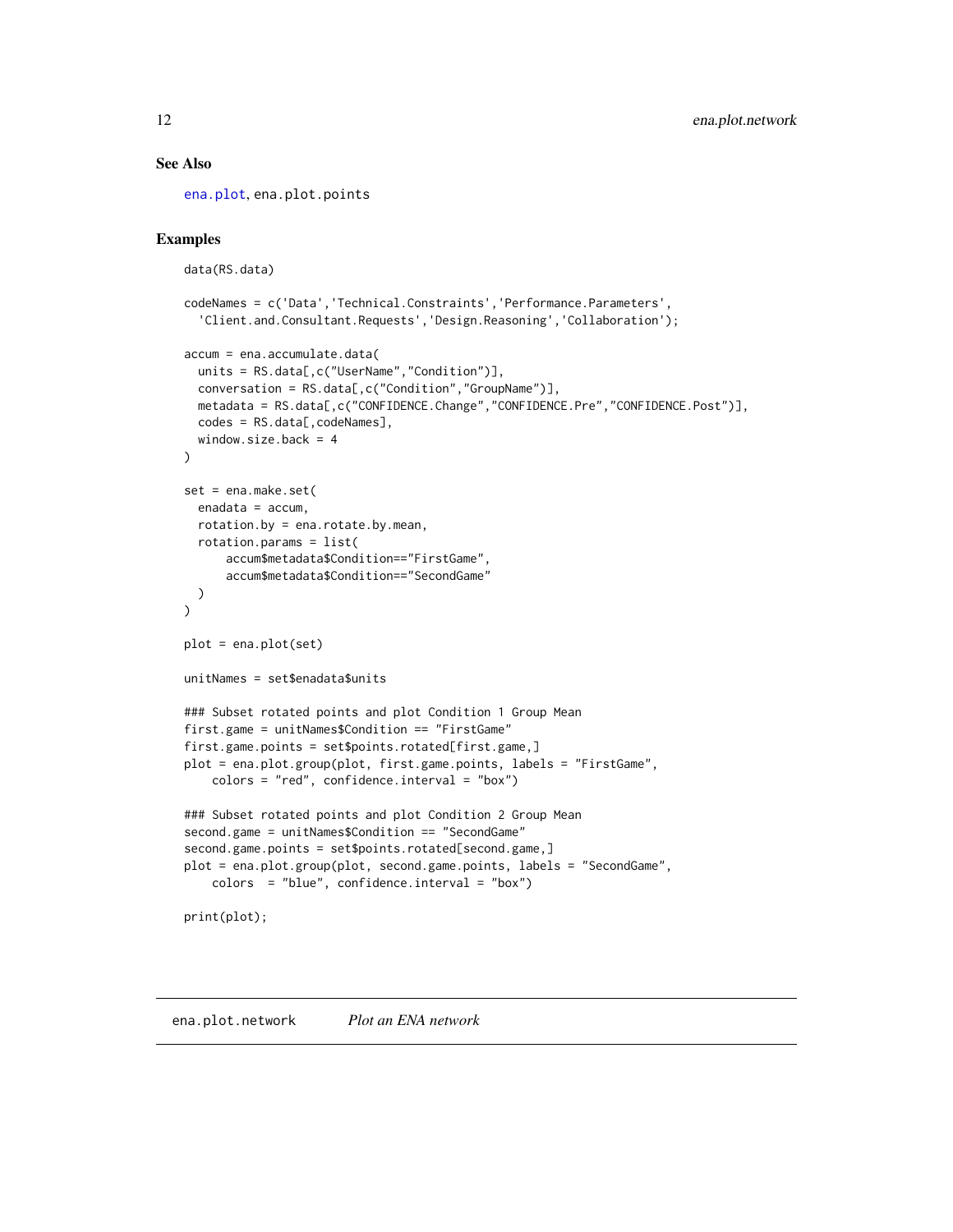## <span id="page-12-0"></span>ena.plot.network 13

## Description

Plot an ENA network: nodes and edges

#### Usage

```
ena.plot.network(enaplot = NULL, network = NULL,
 node.positions = enaplot$enaset$node.positions,
  adjacency.key = namesToAdjacencyKey(rownames(node.positions)),
 colors = c(pos = "red", "blue"), edge_type = "line",show.all.nodes = T, threshold = c(0), thin.lines.in.front = T,
  thickness = c(min(abs(network)), max(abs(network))),
  opacity = thickness, saturation = thickness,
  scale.range = c(ifelse(min(network) == 0, 0, 0.1), 1),node.size = c(3, 10), labels = rownames(node.positions),
  label.offset = "middle right",
  label.font.size = enaplot$get("font.size"),
  label.font.color = enaplot$get("font.color"),
  label.font.family = enaplot$get("font.family"), legend.name = NULL,
  legend.include.edges = F, scale.weights = T, ...)
```
## Arguments

| enaplot             | <b>ENAplot</b> object to use for plotting                                                                                                                                                      |
|---------------------|------------------------------------------------------------------------------------------------------------------------------------------------------------------------------------------------|
| network             | dataframe or matrix containing the edge weights for the network graph; typically<br>comes from ENAset\$line.weights                                                                            |
|                     | node positions matrix containing the positions of the nodes. Defaults to enaplot\$enaset\$node.positions                                                                                       |
| adjacency.key       | matrix containing the adjacency key for looking up the names and positions                                                                                                                     |
| colors              | A String or vector of colors for positive and negative line weights. E.g. red or<br>$c(pos = red, neg = blue)$ , default: $c(pos = red, neg = blue)$                                           |
| edge_type           | A String representing the type of line to draw, either "line", "dash", or "dot"                                                                                                                |
|                     | show.all.nodes A Logical variable, default: true                                                                                                                                               |
| threshold           | A vector of numeric min/max values, default: c(0,Inf) plotting. Edge weights<br>below the min value will not be displayed; edge weights above the max value<br>will be shown at the max value. |
| thin.lines.in.front |                                                                                                                                                                                                |
|                     | A logical, default: true                                                                                                                                                                       |
| thickness           | A vector of numeric min/max values for thickness, default: c(min(abs(network)),<br>max(abs(network)))                                                                                          |
| opacity             | A vector of numeric min/max values for opacity, default: thickness                                                                                                                             |
| saturation          | A vector of numeric min/max values for saturation, default: thickness                                                                                                                          |
| scale.range         | A vector of numeric min/max to scale from, default: $c(0.1,1)$ or if min(network)<br>is 0, $c(0,1)$                                                                                            |
| node.size           | A lower and upper bound used for scaling the size of the nodes, default $c(0, 20)$                                                                                                             |
| labels              | A character vector of node labels, default: code names                                                                                                                                         |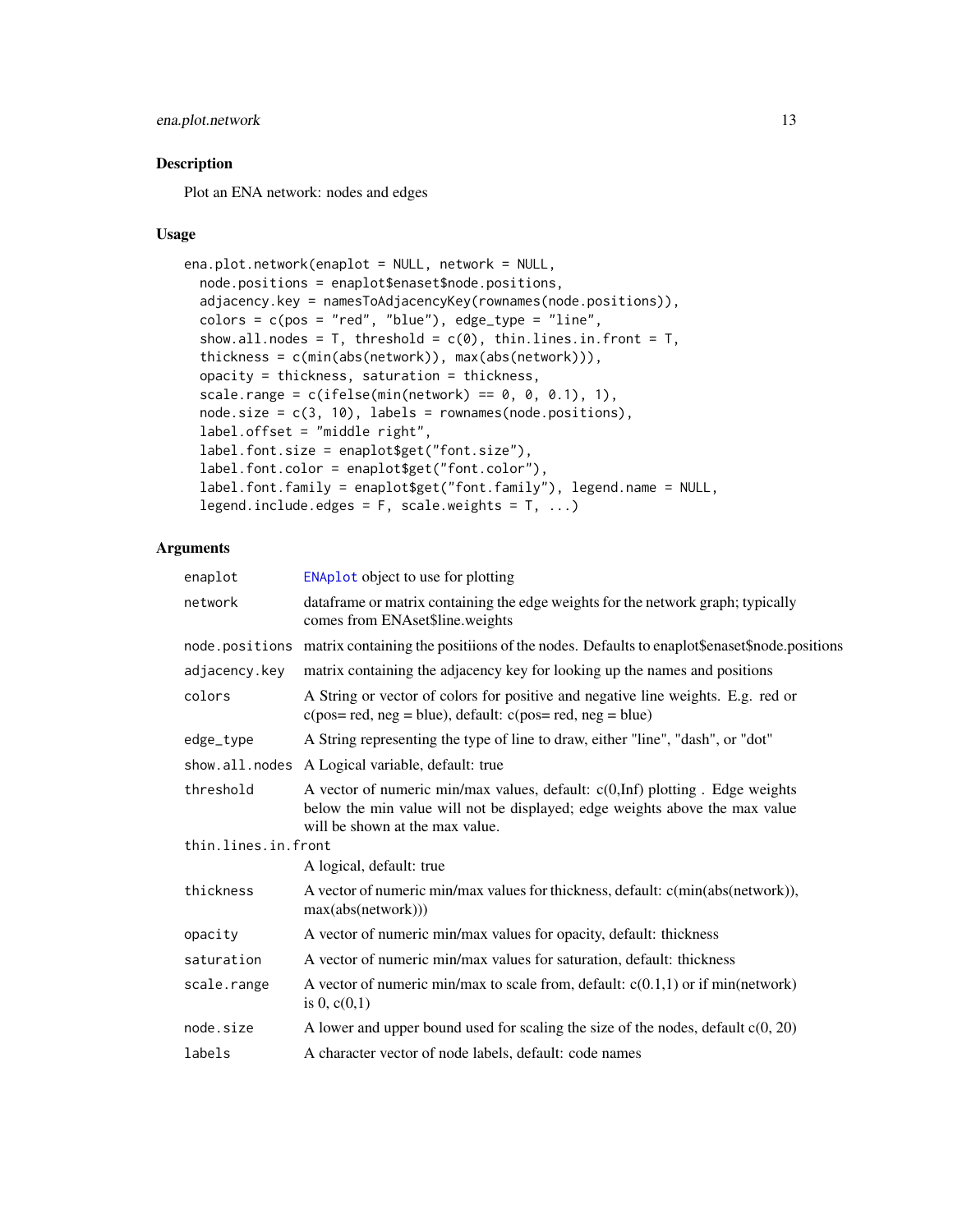<span id="page-13-0"></span>

| label.offset         | A character vector of representing the positional offset relative to the respective<br>node. Defaults to "middle right" for all nodes. If a single values is provided, it<br>is used for all positions, else the length of the |  |
|----------------------|--------------------------------------------------------------------------------------------------------------------------------------------------------------------------------------------------------------------------------|--|
| label.font.size      |                                                                                                                                                                                                                                |  |
|                      | An integer which determines the font size for graph labels, default: enaplot\$font.size                                                                                                                                        |  |
| label.font.color     |                                                                                                                                                                                                                                |  |
|                      | A character which determines the color of label font, default: enaplot\$font.color                                                                                                                                             |  |
| label.font.family    |                                                                                                                                                                                                                                |  |
|                      | A character which determines font type, choices: Arial, Courier New, Times<br>New Roman, default: enaplot\$font.family                                                                                                         |  |
| legend.name          | A character name used in the plot legend. Not included in legend when NULL<br>(Default), if legend.include.edges is TRUE will always be "Nodes"                                                                                |  |
| legend.include.edges |                                                                                                                                                                                                                                |  |
|                      | Logical value indicating if the edge names should be included in the plot legend.<br>Forces legend.name to be "Nodes"                                                                                                          |  |
| scale.weights        | Logical indicating to scale the supplied network                                                                                                                                                                               |  |
| $\cdots$             | Additional parameters                                                                                                                                                                                                          |  |

## Details

lots a network graph, including nodes (taken from codes in the ENAplot) and the edges (provided in network)

#### Value

The [ENAplot](#page-21-1) provided to the function, with its plot updated to include the nodes and provided connecting lines.

#### See Also

[ena.plot](#page-8-1), [ena.plot.points](#page-14-1)

## Examples

```
data(RS.data)
```

```
codeNames = c('Data','Technical.Constraints','Performance.Parameters',
  'Client.and.Consultant.Requests','Design.Reasoning','Collaboration');
accum = ena.accumulate.data(
  units = RS.data[,c("UserName","Condition")],
  conversation = RS.data[,c("Condition","GroupName")],
  metadata = RS.data[,c("CONFIDENCE.Change","CONFIDENCE.Pre","CONFIDENCE.Post")],
  codes = RS.data[, codeNames],
  window.size.back = 4
\mathcal{L}set = ena.make.set(
  enadata = accum,
```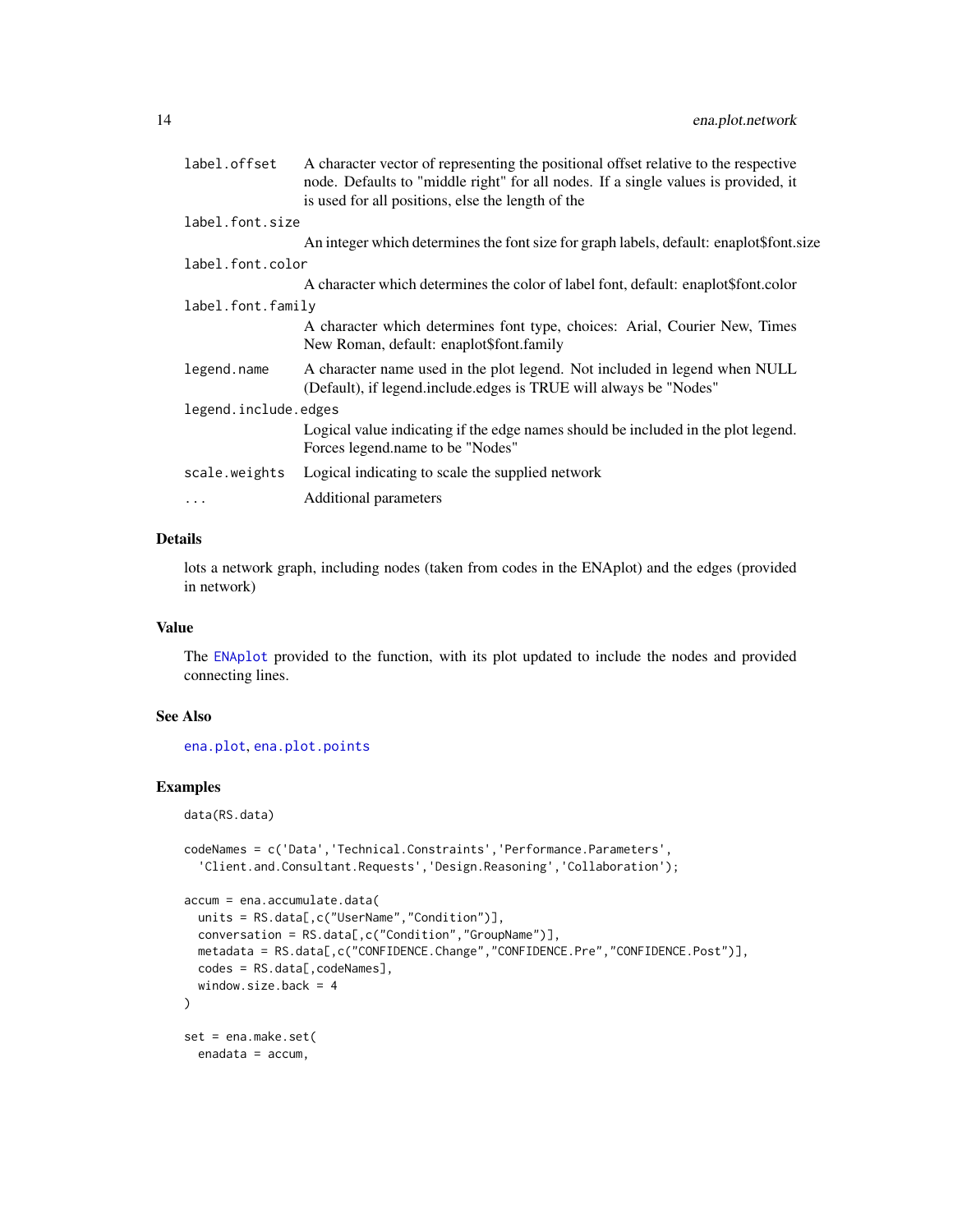```
rotation.by = ena.rotate.by.mean,
 rotation.params = list(
     accum$metadata$Condition=="FirstGame",
     accum$metadata$Condition=="SecondGame"
 )
\lambdaplot = ena.plot(set)
unitNames = set$enadata$units
### Subset rotated points and plot Condition 1 Group Mean
first.game = unitNames$Condition == "FirstGame"
first.game.points = set$points.rotated[first.game,]
plot = ena.plot.group(plot, first.game.points, labels = "FirstGame",
    colors = "red", confidence.interval = "box")
### Subset rotated points and plot Condition 2 Group Mean
second.game = unitNames$Condition == "SecondGame"
second.game.points = set$points.rotated[second.game,]
plot = ena.plot.group(plot, second.game.points, labels = "SecondGame",
    colors = "blue", confidence.interval = "box")
### get mean network plots
first.game.lineweights = set$line.weights[first.game,]
first.game.mean = colMeans(first.game.lineweights)
second.game.lineweights = set$line.weights[second.game,]
second.game.mean = colMeans(second.game.lineweights)
subtracted.network = first.game.mean - second.game.mean
plot = ena.plot.network(plot, network = subtracted.network)
print(plot)
```
<span id="page-14-1"></span>ena.plot.points *Plot points on an ENAplot*

#### Description

Plot all or a subset of the points of an ENAplot using the plotly plotting library

#### Usage

```
ena.plot.points(enaplot, points = NULL, point.size = 5,
  labels = NULL, label.offset = "top left", label.group = NULL,
  label.font.size = NULL, label.font.color = NULL,
  label.font.family = NULL, shape = "circle",
  colors = default.colors[1], confidence.interval.values = NULL,
  confidence.interval = c("none", "crosshairs", "box"),
```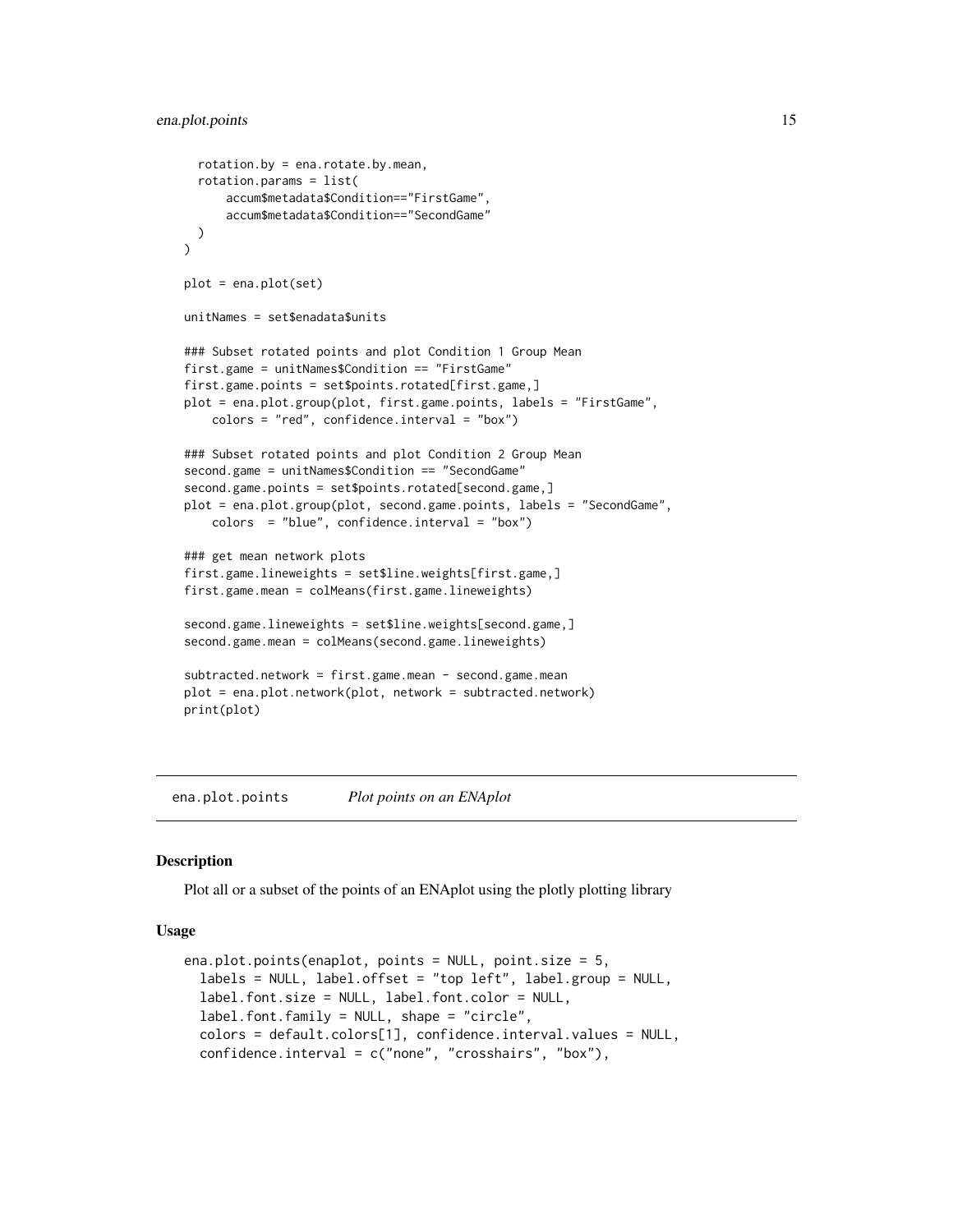## <span id="page-15-0"></span>16 ena.plot.points

```
outlier.interval.values = NULL, outlier.interval = c("none",
"crosshairs", "box"), show.legend = T, ...)
```
## Arguments

| ENAplot object to use for plotting                                                                                                                  |  |
|-----------------------------------------------------------------------------------------------------------------------------------------------------|--|
| A dataframe of matrix where the first two column are X and Y coordinates                                                                            |  |
| A data.frame or matrix where the first two column are X and Y coordinates of<br>points to plot in a projected ENA space defined in ENAplot          |  |
| A character vector of point labels, length nrow(points); default: NULL                                                                              |  |
| character: top left (default), top center, top right, middle left, middle center,<br>middle right, bottom left, bottom center, bottom right         |  |
| A string used to group the labels in the legend. Items plotted with the same<br>label.group will show/hide together when clicked within the legend. |  |
|                                                                                                                                                     |  |
| An integer which determines the font size for point labels, default: enaplot\$font.size                                                             |  |
| label.font.color                                                                                                                                    |  |
| A character which determines the color of label font, default: enaplot\$font.color                                                                  |  |
| label.font.family                                                                                                                                   |  |
| A character which determines label font type, choices: Arial, Courier New,<br>Times New Roman, default: enaplot\$font.family                        |  |
| A character which determines the shape of point markers, choices: square, tri-<br>angle, diamond, circle, default: circle                           |  |
| A character vector of the point marker colors; if one given it is used for all,<br>otherwise must be same length as points; default: black          |  |
| confidence.interval.values                                                                                                                          |  |
| A matrix/dataframe where columns are CI x and y values for each point                                                                               |  |
| confidence.interval                                                                                                                                 |  |
| A character determining markings to use for confidence intervals, choices: none,<br>box, crosshair, default: none                                   |  |
| outlier.interval.values                                                                                                                             |  |
| A matrix/dataframe where columns are OI x and y values for each point                                                                               |  |
| outlier.interval                                                                                                                                    |  |
| A character determining markings to use for outlier interval, choices: none, box,<br>crosshair, default: none                                       |  |
| Logical indicating whether to show the point labels in the in legend                                                                                |  |
| additional parameters addressed in inner function                                                                                                   |  |
|                                                                                                                                                     |  |

## Value

[ENAplot](#page-21-1) The ENAplot provided to the function, with its plot updated to include the new points.

## See Also

[ena.plot](#page-8-1), [ENAplot](#page-21-1), [ena.plot.group](#page-9-1)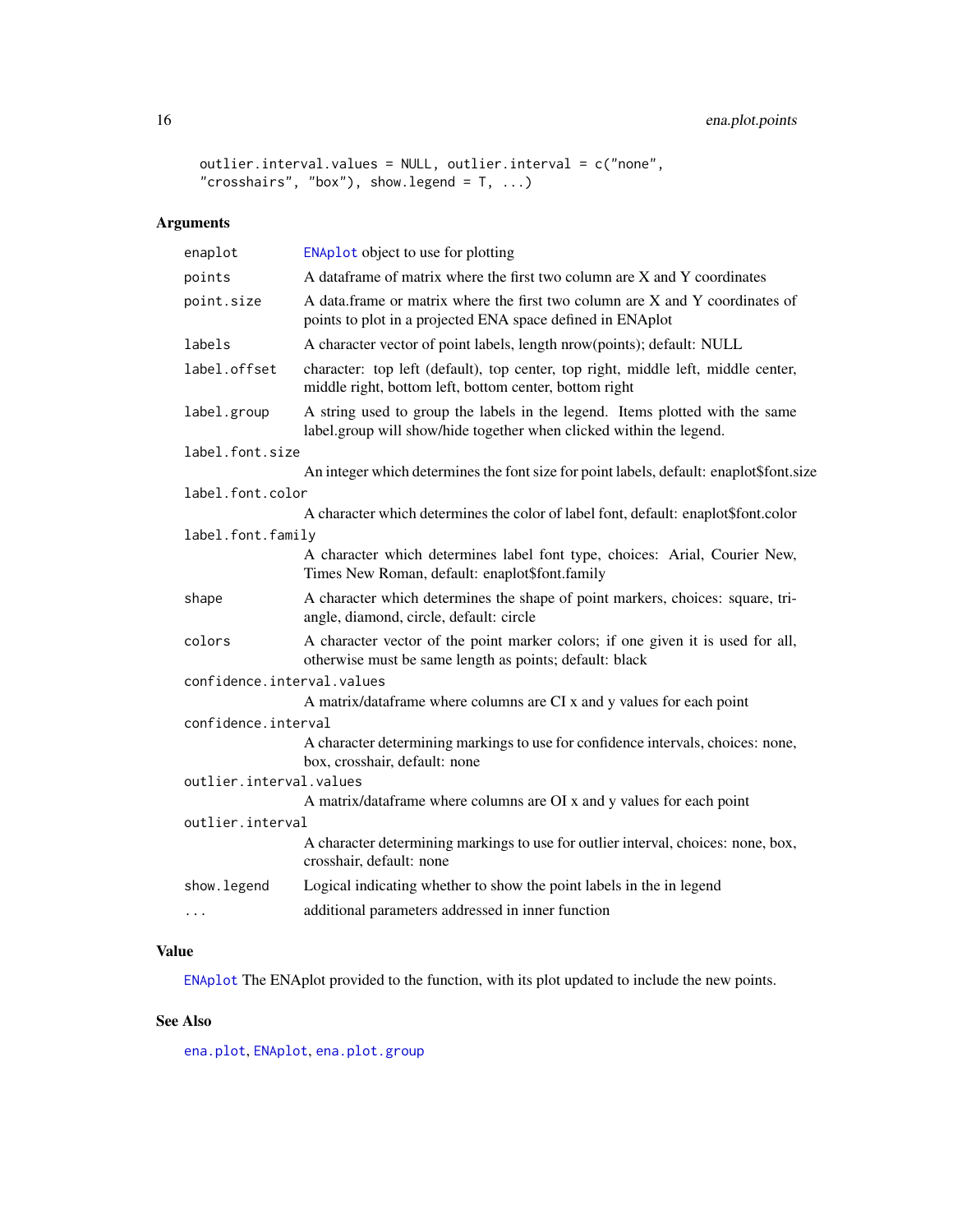## <span id="page-16-0"></span>ena.plot.trajectory 17

#### Examples

```
data(RS.data)
codeNames = c('Data','Technical.Constraints','Performance.Parameters',
  'Client.and.Consultant.Requests','Design.Reasoning','Collaboration');
accum = ena.accumulate.data(
  units = RS.data[,c("UserName","Condition")],
  conversation = RS.data[,c("Condition","GroupName")],
  metadata = RS.data[,c("CONFIDENCE.Change","CONFIDENCE.Pre","CONFIDENCE.Post")],
  codes = RS.data[,codeNames],
  window.size.back = 4\lambdaset = ena.make.set(
  enadata = accum,
  rotation.by = ena.rotate.by.mean,
  rotation.params = list(
      accum$metadata$Condition=="FirstGame",
      accum$metadata$Condition=="SecondGame"
  )
\mathcal{L}plot = ena.plot(set)
group1.points = set$points.rotated[set$enadata$units$Condition == "FirstGame",]
group2.points = set$points.rotated[set$enadata$units$Condition == "SecondGame",]
plot = ena.plot.points(plot, points = group1.points);
plot = ena.plot.points(plot, points = group2.points);
print(plot);
```
ena.plot.trajectory *Plot of ENA trajectories*

#### Description

Function used to plot trajectories

#### Usage

```
ena.plot.trajectory(enaplot, points, by = NULL, labels = NULL,
  labels.show = c("Always", "Hover", "Both"), names = NULL,
  label.offset = NULL, label.font.size = enaplot$get("font.size"),
  label.font.color = enaplot$get("font.color"),
 label.font.family = c("Arial", "Courier New", "Times New Roman"),
  shape = c("circle", "square", "triangle-up", "diamond"),
  colors = NULL, default. hidden = F)
```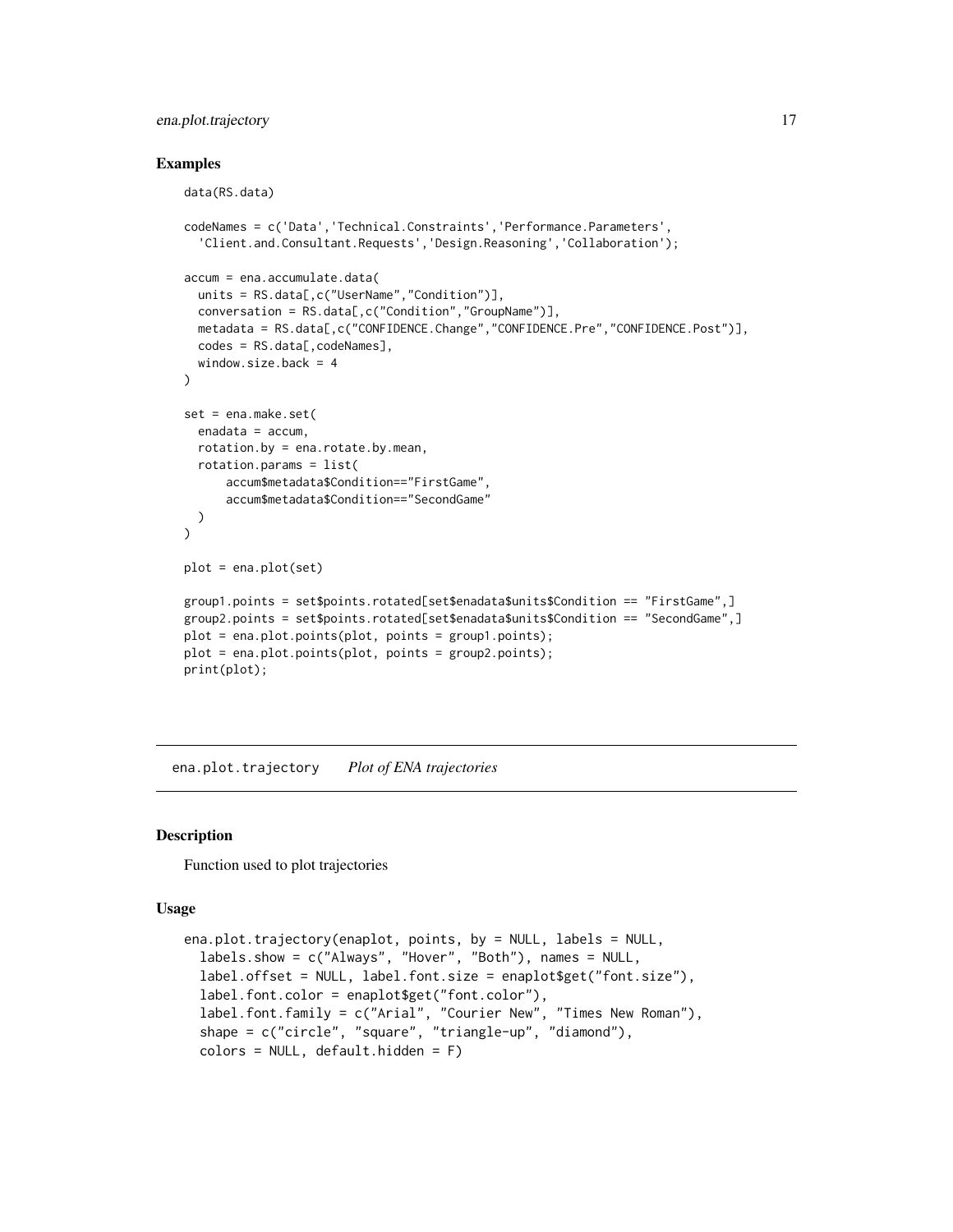## <span id="page-17-0"></span>Arguments

| enaplot           | <b>ENAplot</b> object to use for plotting                                                                                                                                                                                                                                                                                                  |  |
|-------------------|--------------------------------------------------------------------------------------------------------------------------------------------------------------------------------------------------------------------------------------------------------------------------------------------------------------------------------------------|--|
| points            | dataframe of matrix - first two column are X and Y coordinates, each row is a<br>point in a trajectory                                                                                                                                                                                                                                     |  |
| by                | vector used to subset points into individual trajectories, length nrow(points)                                                                                                                                                                                                                                                             |  |
| labels            | character vector - point labels, length nrow(points)                                                                                                                                                                                                                                                                                       |  |
| labels.show       | A character choice: Always, Hover, Both. Default: Both                                                                                                                                                                                                                                                                                     |  |
| names             | character vector - labels for each trajectory of points, length length(unique(by))                                                                                                                                                                                                                                                         |  |
| label.offset      | A numeric vector of an x and y value to offset labels from the coordinates of the<br>points                                                                                                                                                                                                                                                |  |
| label.font.size   |                                                                                                                                                                                                                                                                                                                                            |  |
|                   | An integer which determines the font size for labels, default: enaplot\\$font.size                                                                                                                                                                                                                                                         |  |
| label.font.color  |                                                                                                                                                                                                                                                                                                                                            |  |
|                   | A character which determines the color of label font, default: enaplot\\$font.color                                                                                                                                                                                                                                                        |  |
| label.font.family |                                                                                                                                                                                                                                                                                                                                            |  |
|                   | A character which determines font type, choices: Arial, Courier New, Times<br>New Roman, default: enaplot\\$font.family                                                                                                                                                                                                                    |  |
| shape             | A character which determines the shape of markers, choices: square, triangle,<br>diamond, circle, default: circle                                                                                                                                                                                                                          |  |
| colors            | A character vector, that determines marker color, default NULL results in alter-<br>nating random colors. If single color is supplied, it will be used for all trajec-<br>tories, otherwise the length of the supplied color vector should be equal to the<br>length of the supplied names (i.e a color for each trajectory being plotted) |  |
| default.hidden    | A logical indicating if the trajectories should start hidden (click on the legend to<br>show them) Default: FALSE                                                                                                                                                                                                                          |  |

## Value

The [ENAplot](#page-21-1) provided to the function, with its plot updated to include the trajectories

## See Also

[ena.plot](#page-8-1)

## Examples

```
data(RS.data)
codeNames = c('Data','Technical.Constraints','Performance.Parameters',
  'Client.and.Consultant.Requests','Design.Reasoning','Collaboration');
accum = ena.accumulate.data(
  units = RS.data[,c("UserName","Condition")],
  conversation = RS.data[,c("GroupName","ActivityNumber")],
 metadata = RS.data[,c("CONFIDENCE.Change","CONFIDENCE.Pre","CONFIDENCE.Post","C.Change")],
 codes = RS.data[, codeNames],
```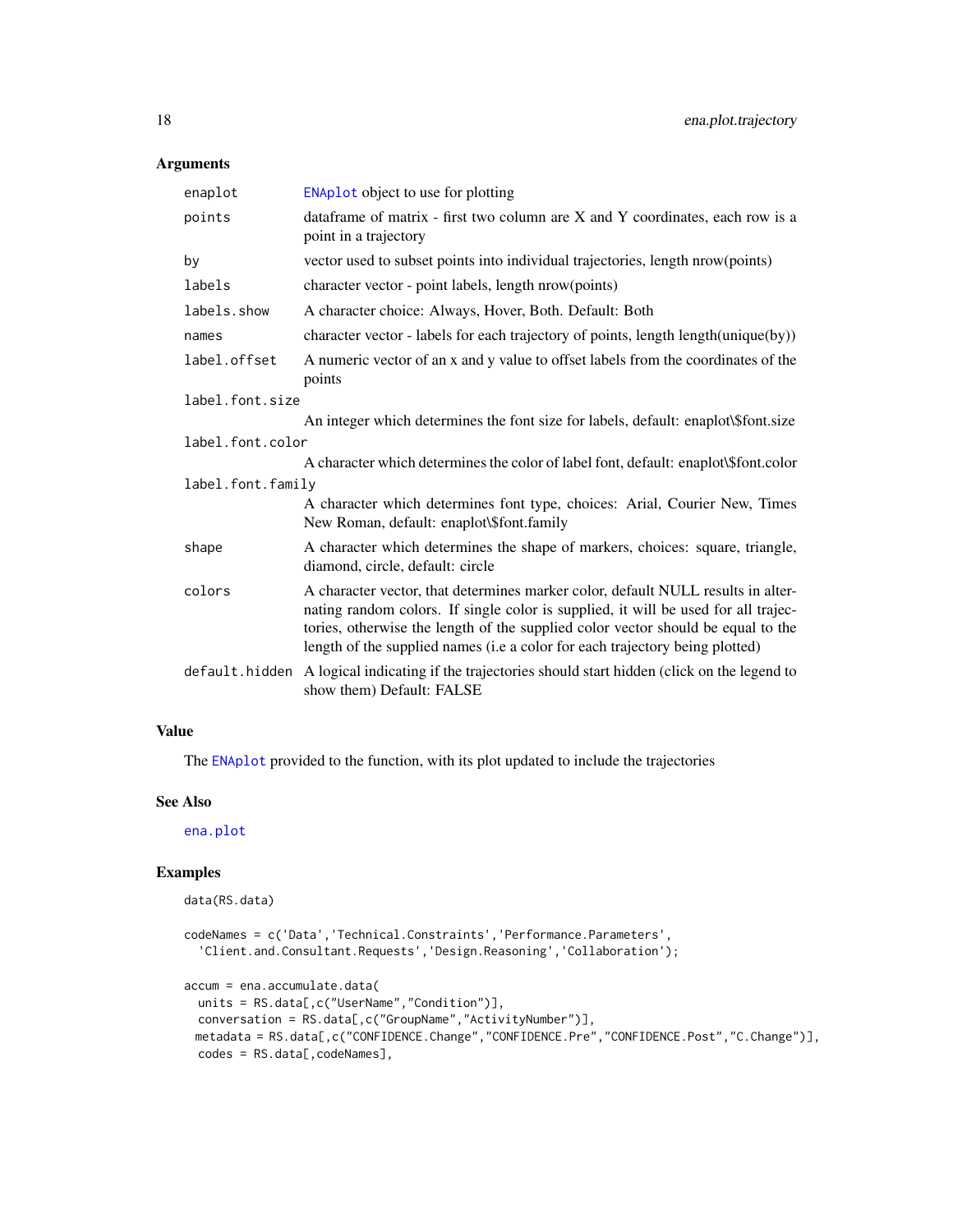```
window.size.back = 4,
  model = "A");
set = ena.make.set(accum);
unitNames = set$enadata$units
### Subset rotated points and plot Condition 1 Group Mean
first.game = unitNames$Condition == "FirstGame"
first.game.points = set$points.rotated[first.game,]
### Subset rotated points and plot Condition 2 Group Mean
second.game = unitNames$Condition == "SecondGame"
second.game.points = set$points.rotated[second.game,]
### get mean network plots
first.game.lineweights = set$line.weights[first.game,]
first.game.mean = colMeans(first.game.lineweights)
second.game.lineweights = set$line.weights[second.game,]
second.game.mean = colMeans(second.game.lineweights)
subtracted.network = first.game.mean - second.game.mean
# Plot dimension 1 against ActivityNumber metadata
dim.by.activity = cbind(
    set$points.rotated[,1],
    set$enadata$trajectories$step$ActivityNumber*.8/14-.4 #scale down to dimension 1
\mathcal{L}plot = ena.plot(set)
plot = ena.plot.network(plot, network = subtracted.network, legend.name="Network")
plot = ena.plot.trajectory(
  plot,
  points = dim.by.activity,
  names = unique(set$enadata$units$UserName),
  by = set$enadata$units$UserName
);
print(plot)
```
ena.rotate.by.mean *ENA Rotate by mean*

#### Description

Computes a dimensional reduction from a matrix of points such that the first dimension of the projected space passes through the means of two groups in a the original space. Subsequent dimensions of the projected space are computed using ena.svd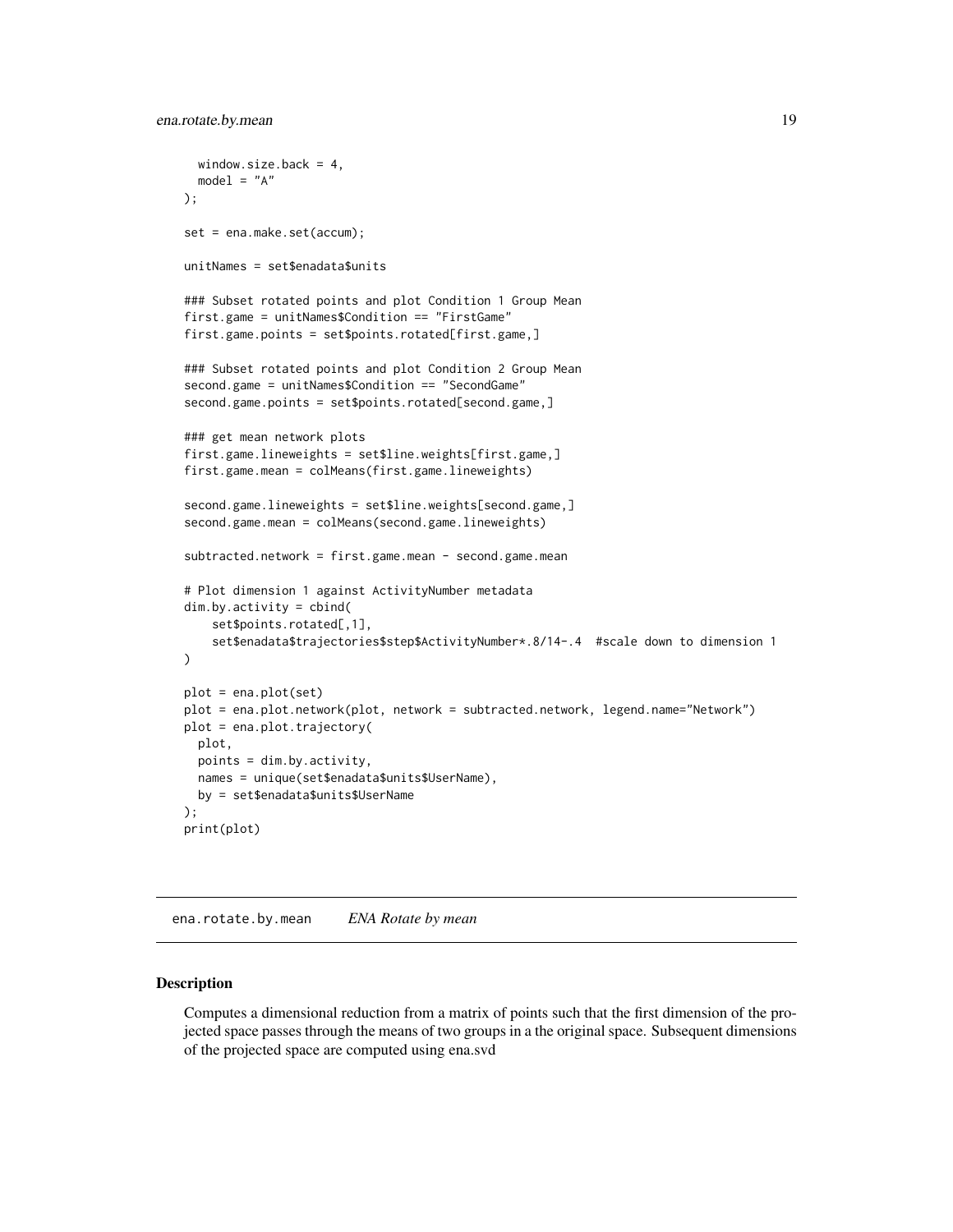## Usage

ena.rotate.by.mean(enaset, groups)

#### Arguments

| enaset | An ENAset                                                                                                                                                                                                                  |
|--------|----------------------------------------------------------------------------------------------------------------------------------------------------------------------------------------------------------------------------|
| groups | A list containing two logical vectors of length nrow (ENA. set \$ena. data\$units),<br>where each vector defines whether a unit is in one of the two groups whose<br>means are used to determine the dimensional reduction |

## Value

[ENARotationSet](#page-21-2)

|--|

## Description

ENA method computing a dimensional reduction of points in an ENA set using SVD

#### Usage

```
ena.svd(enaset, ...)
```
## Arguments

| enaset                  | An ENAset                          |
|-------------------------|------------------------------------|
| $\cdot$ $\cdot$ $\cdot$ | Unused, necessary for ena.make.set |

ena.writeup *Calculate the correlations*

#### Description

Calculate both Spearman and Pearson correlations for the provided ENAset

## Usage

```
ena.writeup(enaset, tool = "rENA",
  tool.version = as.character(packageVersion(tool)), comparison = NULL,
  comparison.groups = NULL, sig.dig = 2, output-dir = getwd(),type = c("file", "stream"), theory = T, methods = T)
```
<span id="page-19-0"></span>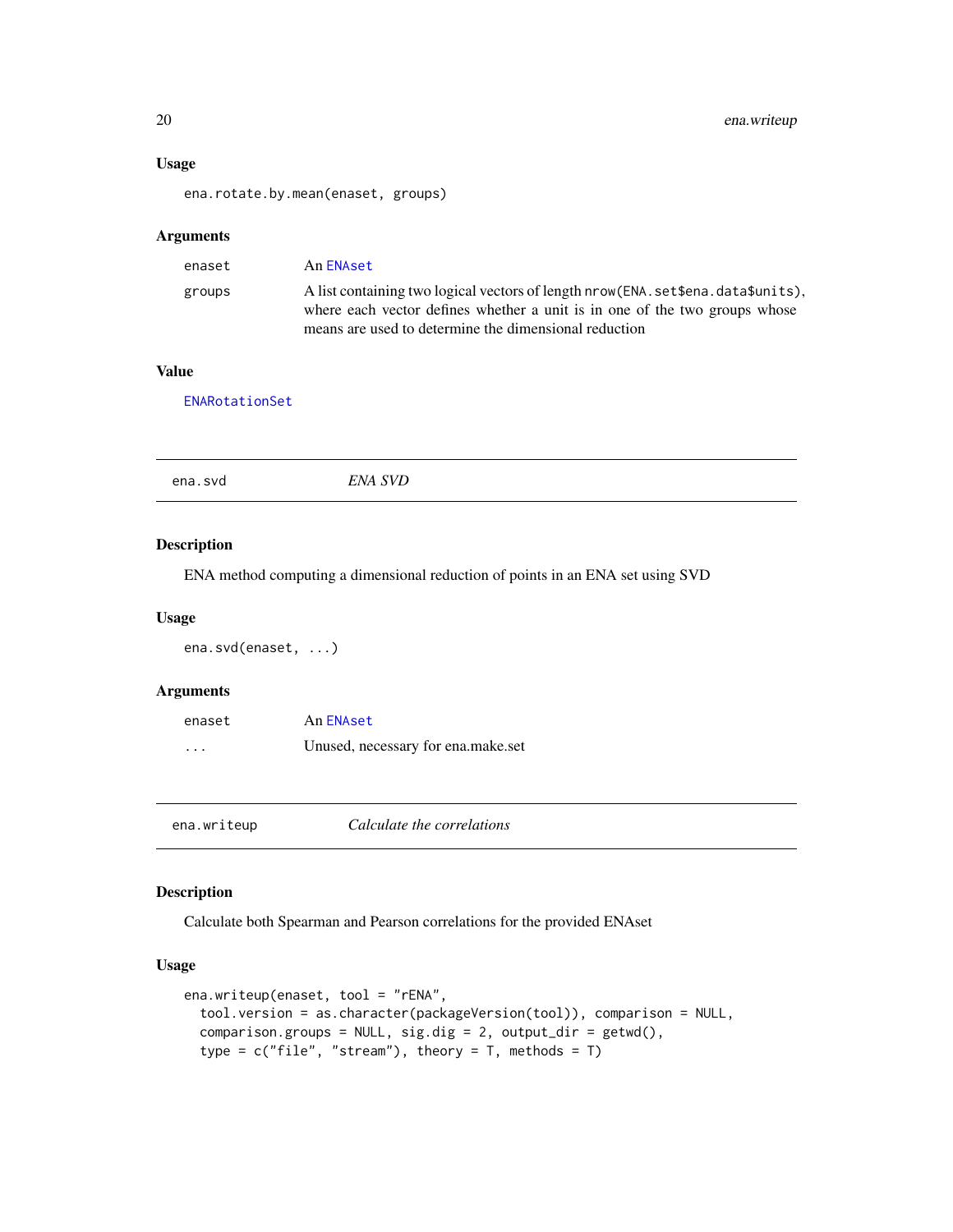#### <span id="page-20-0"></span>ENAdata 21

#### Arguments

| enaset            | ENAset to view methods of                                                                                    |  |
|-------------------|--------------------------------------------------------------------------------------------------------------|--|
| tool              | c("rENA", "webENA")                                                                                          |  |
| tool.version      | as.character(packageVersion(tool))                                                                           |  |
| comparison        | character string representing the comparison used, c(NULL, "parametric", "non-<br>parametric"). Default NULL |  |
| comparison.groups |                                                                                                              |  |
|                   | Groups that were used for the comparison                                                                     |  |
| sig.dig           | Integer for the number of digits to round to                                                                 |  |
| output_dir        | Where to save the output file.                                                                               |  |
| type              | c("file","stream") File will save to a file in output_dir, Stream returns the con-<br>tents directly         |  |
| theory            | Logical indicating whether to include theory in the writeup                                                  |  |
| methods           | Logical indicating whether to include methods in the writeup                                                 |  |

#### Value

String representing the methods used to generate the model

<span id="page-20-1"></span>

ENAdata *ENAdata R6class*

## Description

ENAdata R6class

#### Usage

ENAdata

#### Format

An object of class R6ClassGenerator of length 24.

#### Fields

raw A data frame constructed from the unit, convo, code, and metadata parameters of ena.accumulate.data

- adjacency.vectors A data frame of adjacency (co-occurrence) vectors by row
- accumulated.adjacency.vectors A data frame of adjacency (co-occurrence) vectors accumulated per unit
- model The type of ENA model: EndPoint, Accumulated Trajectory, or Separate Trajectory
- units A data frame of columns that were combined to make the unique units. Includes column for trajectory selections. (unique)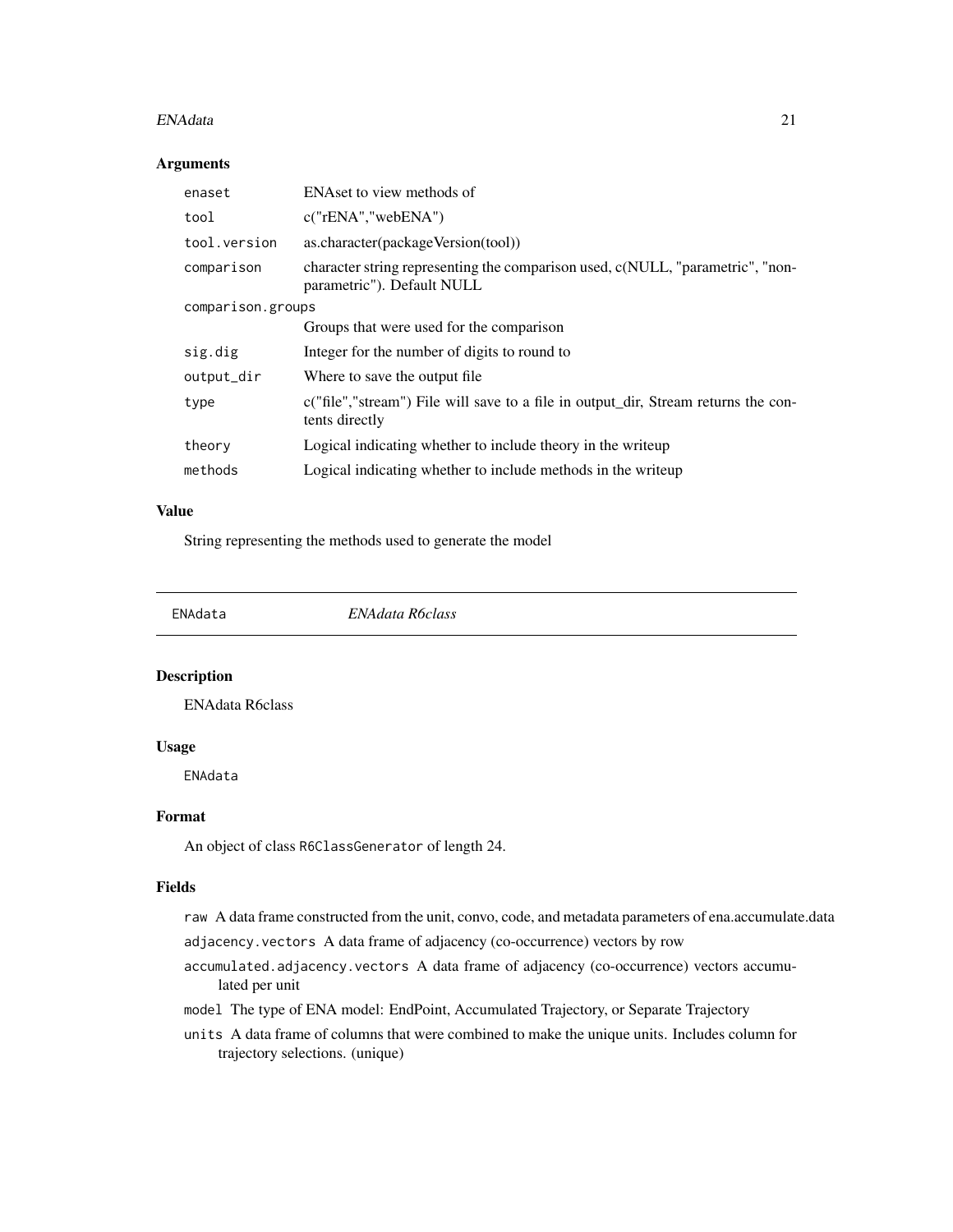<span id="page-21-0"></span>unit.names A vector of unique unit values

metadata A data frame of unique metadata for each unit

trajectories A list: units - data frame, for a given row tells which trajectory it's a part; step data frame, where along the trajectory a row sits

codes A vector of code names

function.call The string representation of function called and parameters provided

function.params A list of all parameters sent to function call

<span id="page-21-1"></span>ENAplot *ENAset R6class*

## Description

ENAset R6class

#### Usage

ENAplot

## Format

An object of class R6ClassGenerator of length 24.

#### Fields

enaset - The [ENAset](#page-22-1) object from which the ENAplot was constructed

plot - The plotly object used for data visualization

<span id="page-21-2"></span>ENARotationSet *ENARotationSet R6class*

#### Description

ENARotationSet R6class

## Usage

ENARotationSet

#### Format

An object of class R6ClassGenerator of length 24.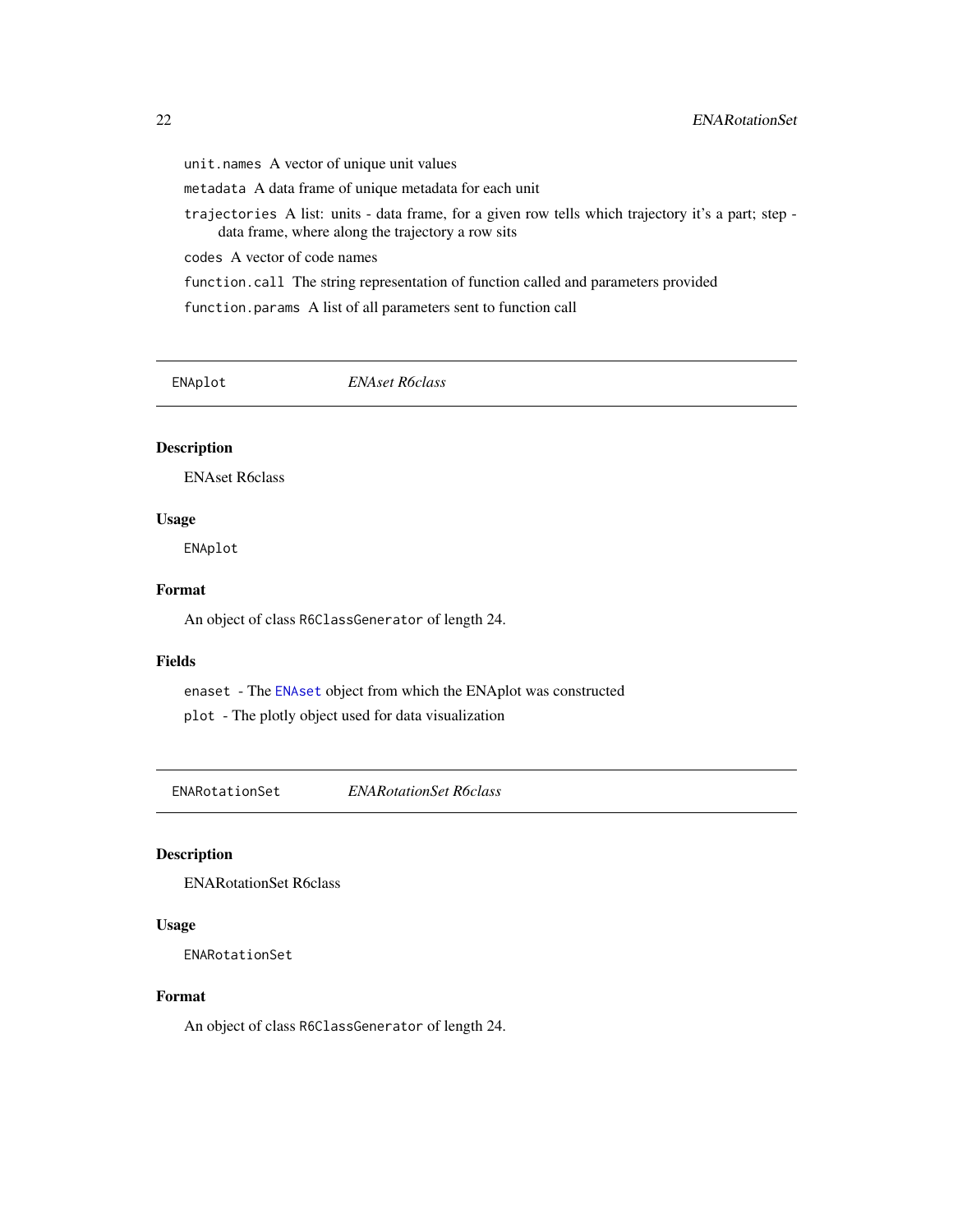<span id="page-22-1"></span><span id="page-22-0"></span>ENAset *ENAset R6class*

#### Description

ENAset R6class

#### Usage

ENAset

## Format

An object of class R6ClassGenerator of length 24.

#### Fields

enadata An [ENAdata](#page-20-1) object originally used to create the set

points.raw A data frame containing accumulated adjacency (co-occurrence) vectors per unit

- points.normed.centered A data frame of centered normed accumulated adjacency (co-occurrence) vectors for each unit
- points.rotated A data frame of point positions for number of dimensions specified in ena.make.set (i.e., the centered, normed, and rotated data)
- line.weights A data frame of connections strengths per unit (Data frame of normed accumulated adjacency (co-occurrence) vectors for each unit)

node.positions - A data frame of positions for each code

codes - A vector of code names

rotation.set - An [ENARotationSet](#page-21-2) object

correlation - A data frame of spearman and pearson correlations for each dimension specified

variance - A vector of variance accounted for by each dimension specified

centroids - A matrix of the calculated centroid positions

function.call - The string representation of function called

function.params - A list of all parameters sent to function call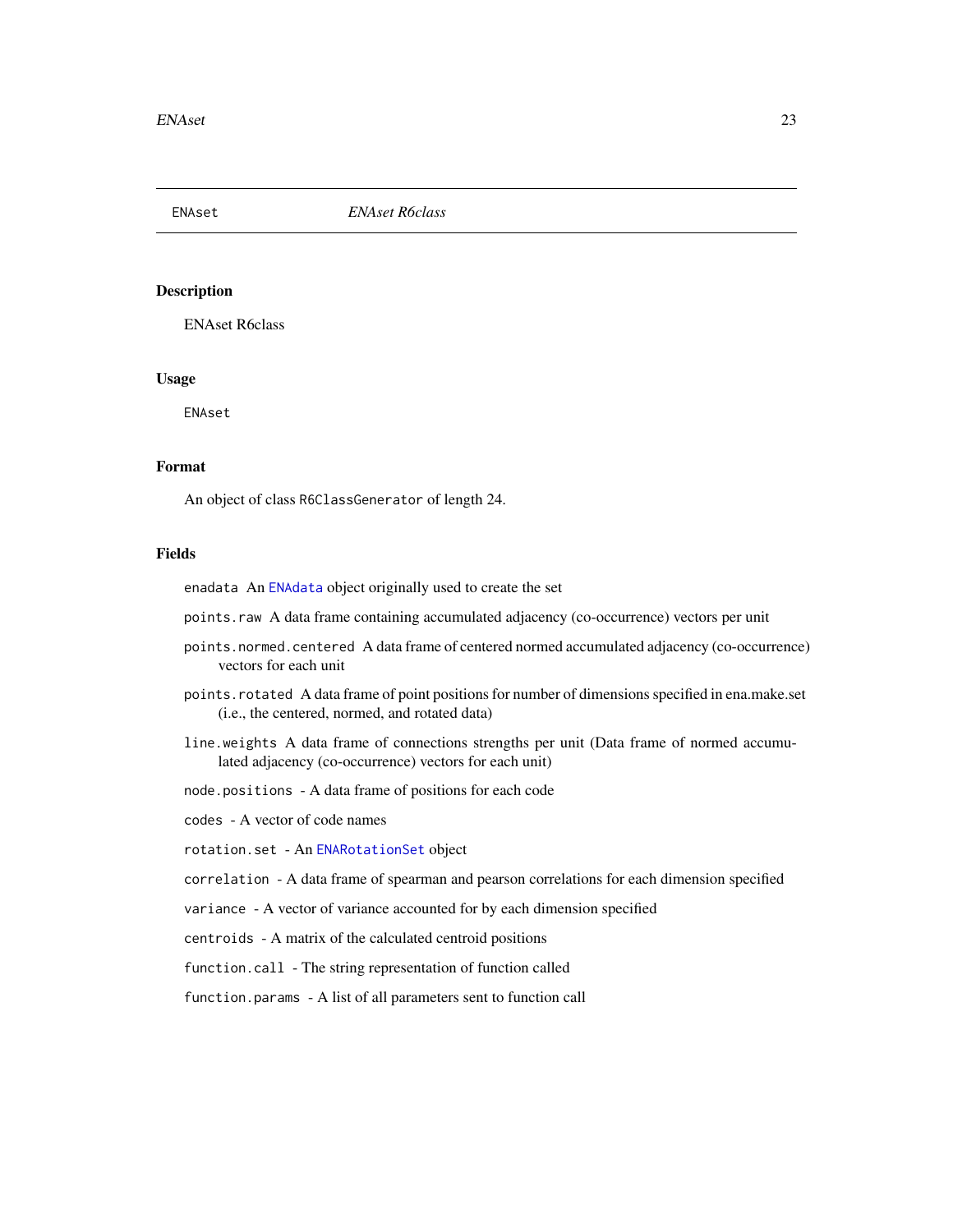<span id="page-23-0"></span>group.stats *Group Stats*

## Description

Generate comparison stats for groups within set

## Usage

```
group.stats(groupOne, groupTwo)
```
#### Arguments

| group0ne | [TBD] |
|----------|-------|
| groupTwo | [TBD] |

## Details

[TBD]

## Value

list containing all of the statistics

methods\_report *methods\_report*

## Description

Methods report for rmarkdwon

## Usage

```
methods_report(toc = FALSE, toc_depth = 3, fig_width = 5,
  fig_height = 4, keep_md = FALSE, md_extensions = NULL,
 pandoc_args = NULL)
```
## Arguments

| [TBD] |
|-------|
| [TBD] |
| [TBD] |
| [TBD] |
| [TBD] |
| [TBD] |
| ITBDI |
|       |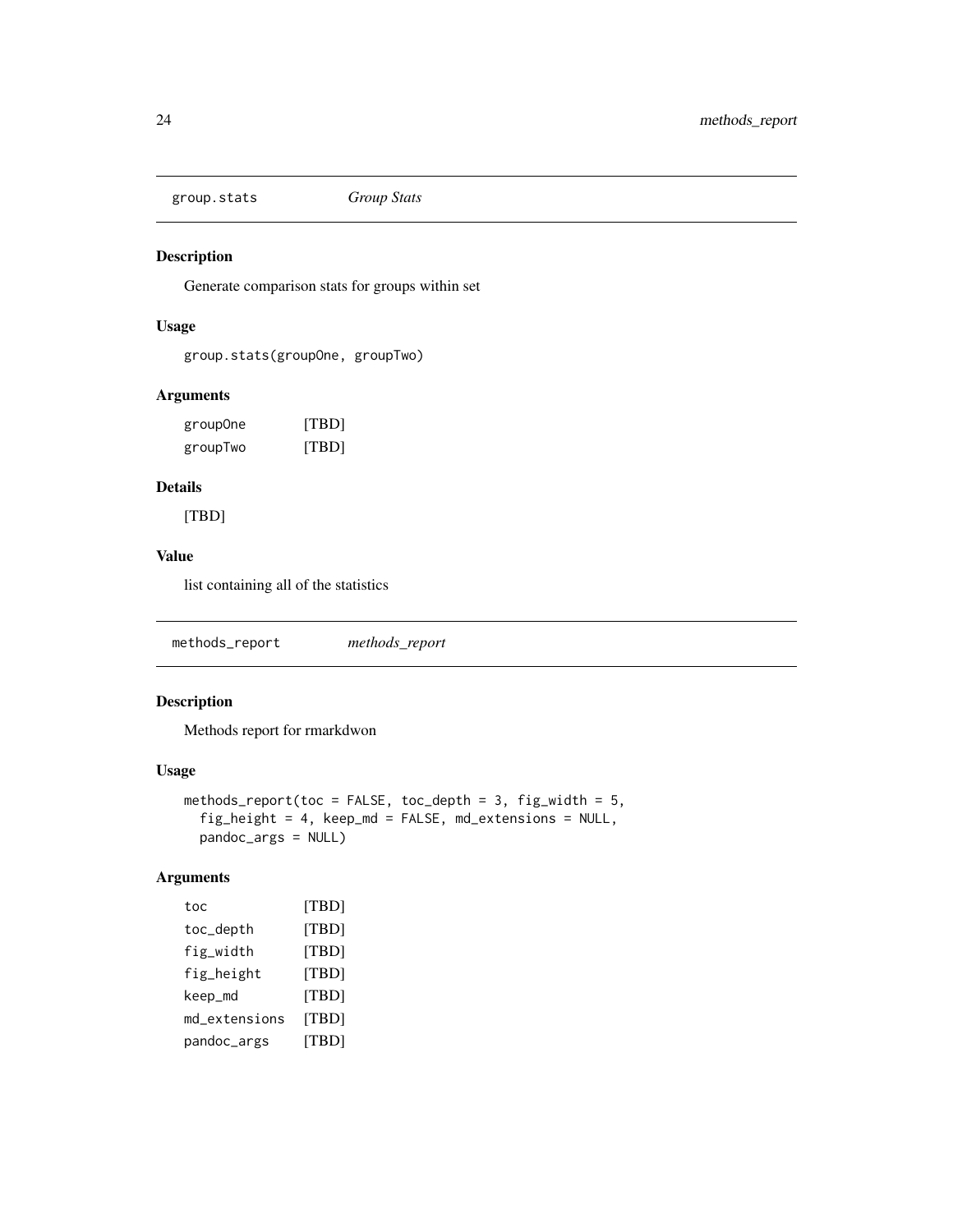<span id="page-24-0"></span>namesToAdjacencyKey *Names to Adjacency Key*

#### Description

Convert a vector of strings, representing names of a square matrix, to an adjacency

#### Usage

```
namesToAdjacencyKey(vector)
```
## Arguments

vector Vector representing the names of a square matrix

#### Details

Returns a matrix of 2 rows by choose(length(vector), 2) columns

rENA *rENA creates ENA sets*

## Description

rENA is used to create and visualize network models of discourse and other phenomena from coded data using Epistemic Network Analysis (ENA). A more complete description of the methods will be provided with the next release. See also XXXXX

RS.data *Coded Rescushell Chat Data*

#### Description

A dataset containing sample chat data from the Rescushell Virtual Internship

## Usage

RS.data

## Format

An object of class data. frame with 3824 rows and 20 columns.